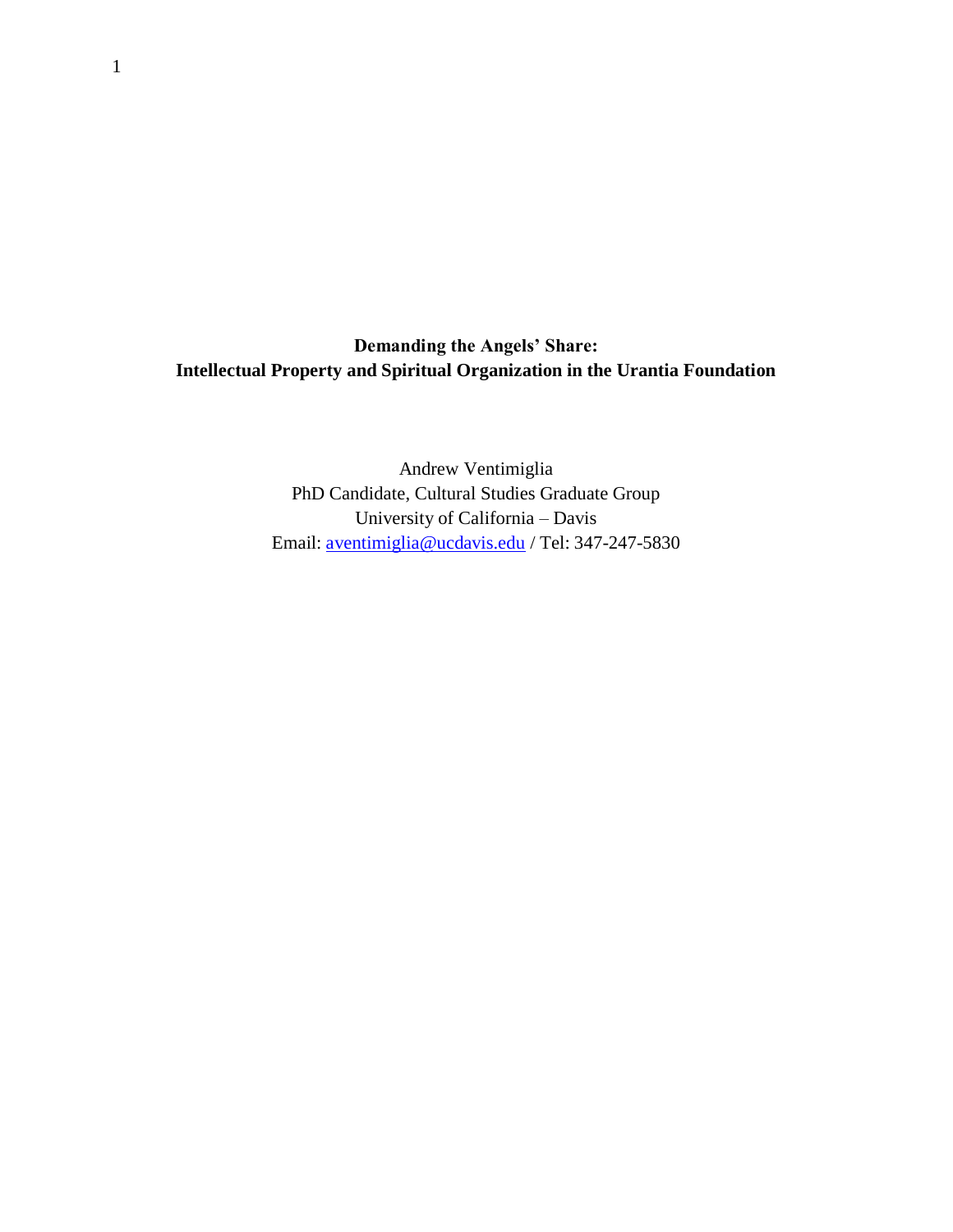# **Demanding the Angels' Share: Intellectual Property and Spiritual Organization in the Urantia Foundation**

*Abstract: This article explores the role that intellectual property plays as it shapes the circulation and use of 'The Urantia Book,' a divinely revealed text published in 1955 and embraced by a community of believers. For many modern spiritual communities – of which the Urantian community is a telling example – their coherence no longer lies in a centralized institution like the church but instead in a shared dedication to sacred texts and other religious media. Thus, intellectual property has become an effective means to administer the ephemeral beliefs and practices mediated by these texts. This article explores a number of the Urantia Foundation's cases to demonstrate how intellectual property law can be used to maintain and adjudicate social relations rather than simply determining the proper allocation of ownership over a contested good. This project uses the legal battles of the Urantia Foundation as an opportunity to examine how religious communities ethically justify forms of ownership in religious goods and to highlight the incongruities between theories of authorship, originality and ownership within spiritual communities and those embedded in the law. Further, by focusing on intellectual property in the religious world, I seek to answer the question: does religion belong to the public domain?* 

**Keywords: Intellectual property, Public Domain, Spirituality, New Religious Movements, Authorship, Commodification,**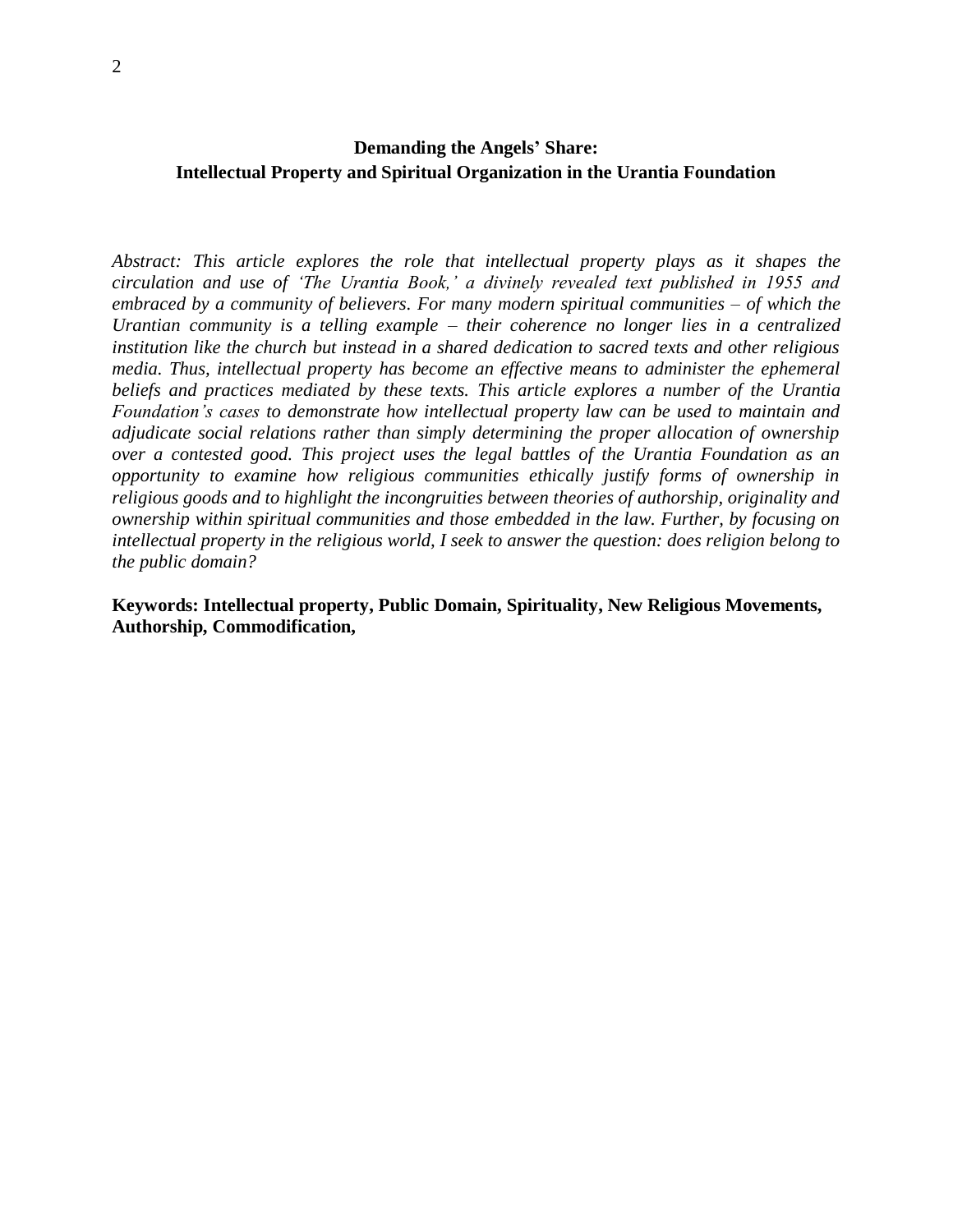*"Look at your Urantia Book. At the spine it is stitched and tightly bound together. But around the remaining edges, all of the pages are free. You can flip through them with ease and turn to any page. The publishing responsibility of Urantia Foundation is like that. By the copyright, the Foundation 'stitches the spine so firmly' that not a page can be*  added or lost. But at the same time, the Book is flexible in that all who desire to study it *may open it and engage in the exhilarating quest for spiritual truth."* – Richard Keeler, President of the Urantia Foundation (1998-2004)<sup>1</sup>

Religious organizations in the United States are increasingly turning to intellectual property law in order to assert control over sacred texts and other forms of religious media. Groups like the Worldwide Church of God, the Church of Scientology, Bikram Yoga, and Oscar Ichazo's Arica School among others all exemplify this trend. By strategically deploying property rights in their religious media, these organizations successfully operate within the contemporary spiritual marketplace, form new religious communities, and maneuver in juridical terrain that has few tools with which to adjudicate religious disputes.

I explore the role that intellectual property plays as it shapes the circulation and use of *The Urantia Book*, a divinely revealed text published in 1955 and embraced by a small group of believers. For many modern spiritual communities – of which the Urantian community is a telling example – their coherence no longer lies in a centralized institution like the church but instead in a shared dedication to sacred texts and other religious media. This development has created an unexpected role for intellectual property, which is mobilized to maintain and adjudicate social relations rather than simply determining the proper allocation of ownership over a contested good. I trace the legal battles of the Urantia Foundation to examine how religious communities ethically justify forms of ownership in religious goods and to highlight the incongruities between theories of authorship, originality and ownership within spiritual

<sup>1</sup> Richard Keeler, "From the President: Why Unity is Needed," *Urantian News* 17:2 (Fall 1998).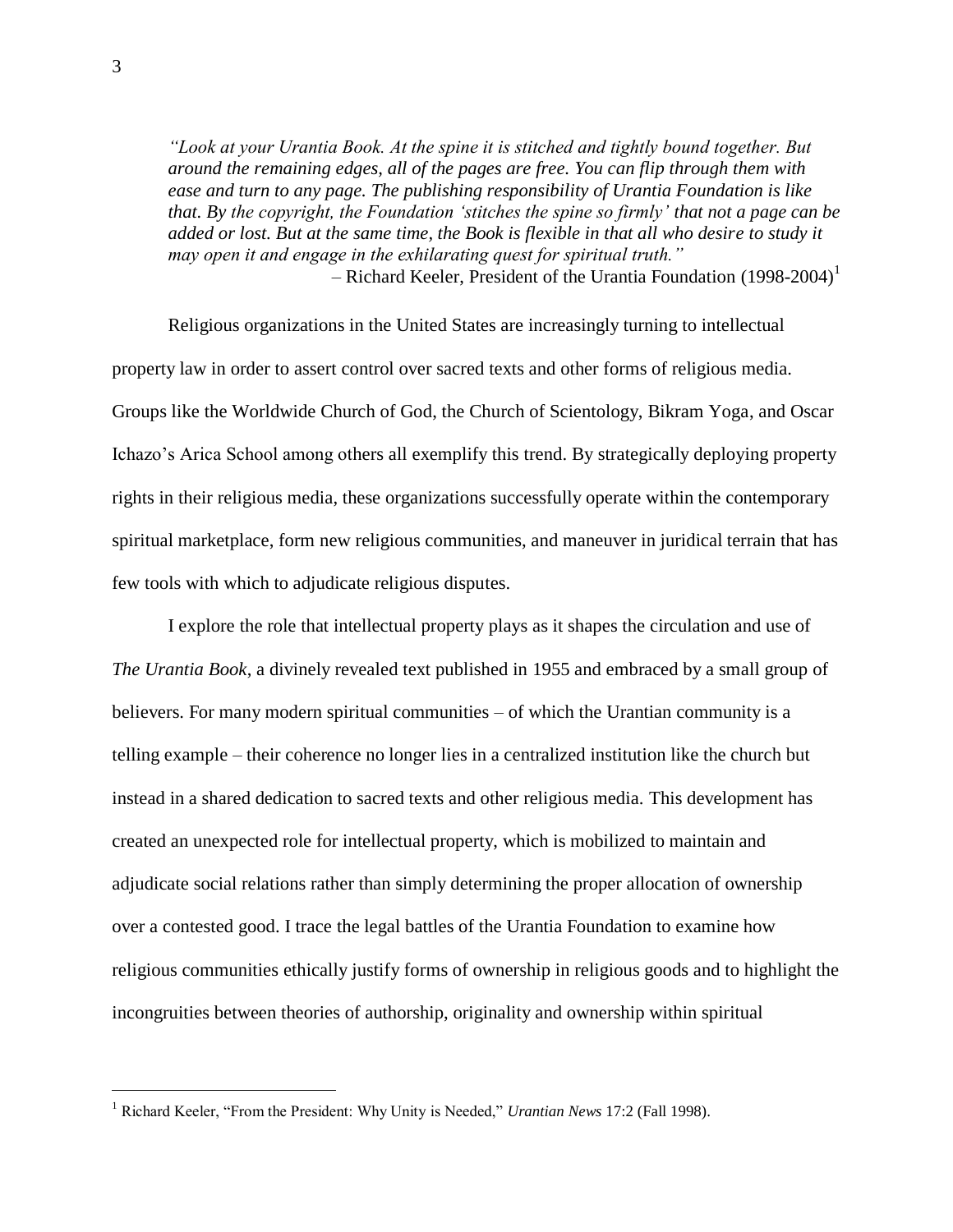communities and those embedded in the law. Ultimately, I seek to answer the question: does religion belong to the public domain?

Published in 1955, *The Urantia Book* consists of 196 different papers (totaling 2,097 pages) describing the characteristics of humanity's divine nature, the myriad journeys of the soul in the afterlife, the complex cosmology of the universe and countless other features of the spiritual environment. It was claimed to be authored by celestial beings responsible for presenting a new revelation to Urantians (human inhabitants of the planet Urantia, also known as Earth) in order to assist in their evolutionary development and to foster their eventual inclusion in a greater cosmic citizenry. Over the course of thirty years, the papers were 'received'<sup>2</sup> by an anonymous sleeping person, transcribed and compiled into their current form in Chicago by an informal group known as the Contact Commission. Before the publication of the papers, the Contact Commission created the Urantia Foundation – a non-profit educational institution – formed to, "perpetually preserve inviolate the text of *The Urantia Book* and to disseminate the principles, teachings, and doctrines of *The Urantia Book*." 3 In their mission statement, the Foundation committed itself to the accomplishment of two complementary tasks: an act of *textual preservation* of the divine revelation and an act of *social outreach*, circulating the new gospel for the twentieth century.

*The Urantia Book* is an unwieldy, challenging text. It traces the history of humanity, beginning with descriptions of the Isle of Paradise where God lives at the center of the cosmos, continuing with the history and development of our local universe of Nebadon and home planet Urantia, and concluding with a new gospel "The Life and Teachings of Jesus," in which Michael,

<sup>2</sup> The Urantia Foundation rejects the terminology of 'channeling' or 'automatic writing' to explain the origins of *The Urantia Book.*

<sup>&</sup>lt;sup>3</sup> "Urantia Foundation Declaration of Trust (1950)," Urantia Foundation, [http://www.urantia.org/urantia](http://www.urantia.org/urantia-foundation/declaration-trust)[foundation/declaration-trust.](http://www.urantia.org/urantia-foundation/declaration-trust)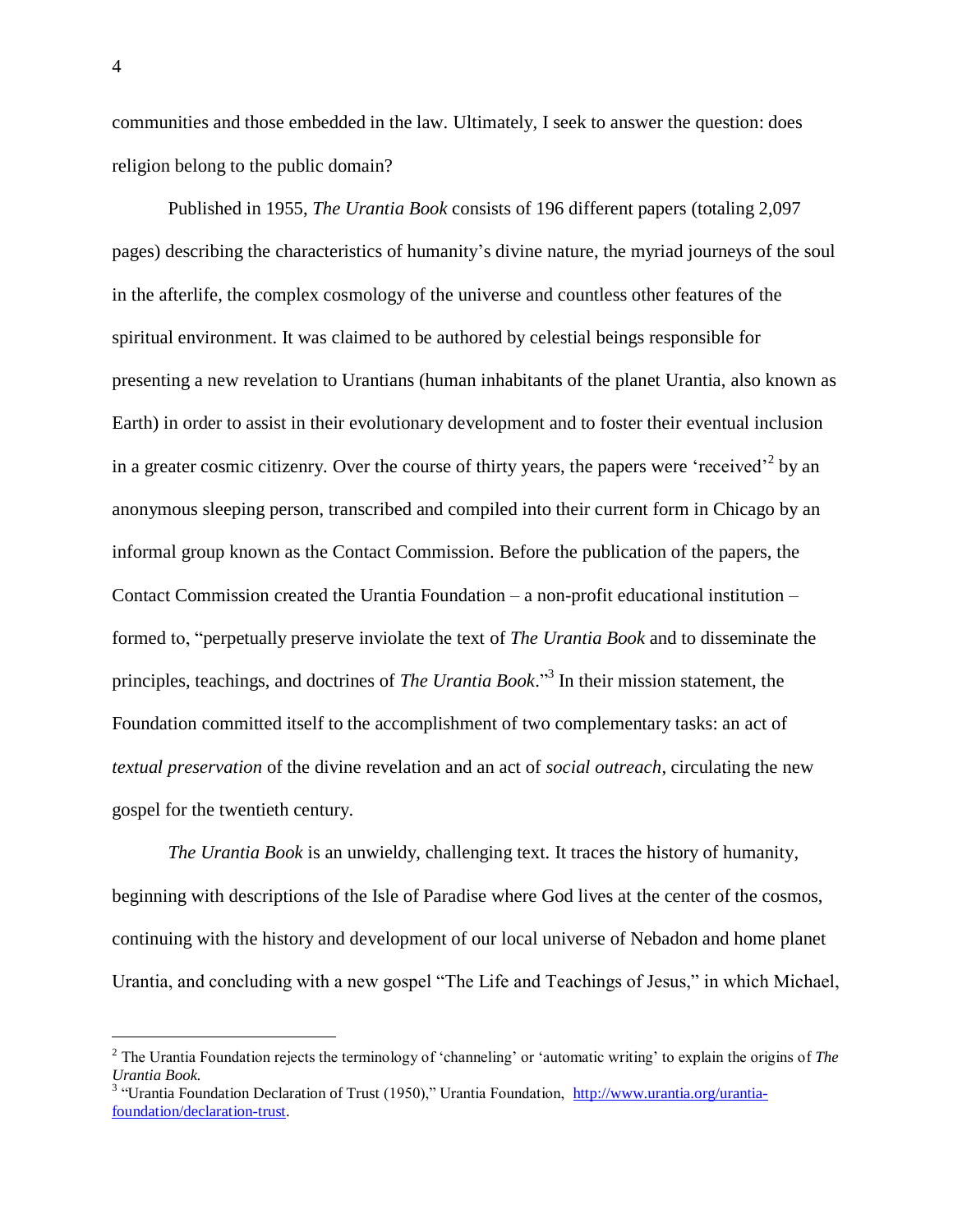the creator of our local universe, chose to descend to Urantia and live as a mortal in order to better understand how to rule his creation. Filled with book-specific terminology and written in a mélange of styles varying from chapter to chapter, *The Urantia Book* provides a unique and intimidating challenge to new readers. The Foundation was thus tasked with figuring out the best methods for distributing and promoting this idiosyncratic book to a wider audience and for cultivating a robust community of readers who could responsibly interpret and apply the teachings of this new revelation.

The Urantia Foundation quickly secured key intellectual property rights in the text. By early 1955, it had registered the copyright of *The Urantia Book* and attempted to trademark both the word 'Urantia' and their central symbol of three blue concentric circles.<sup>4</sup> The Foundation's legal maneuvers were not simply a means to generate revenue or to protect the economic rights of the book's heavenly authors but rather a critical strategy for the fulfillment of the Foundation's religious obligation to the divine revelation. In August of 1942 the Revelatory Commission – the angels tasked with the responsibility of conveying their message to humanity – spelled out such obligation in no uncertain language:

You have not done enough to safeguard your name. Make it safe for one generation so the name Urantia cannot be pre-empted. In a common-law trust you hold the name. You do it also in a corporation. A corporation has status in law. You also do it in the copyright. You must carefully register it with the division of government that I have looked into, that controls trade relations, Trademark…In all those ways you must safeguard the name. This is one of your most important duties.<sup>5</sup>

<sup>&</sup>lt;sup>4</sup> Trademarks in the name Urantia were unsuccessful in the fifties because there was not yet any public usage of the name. Registration for the marks "Urantia," "Urantian" and the Concentric-Circles Symbol were secured in 1971. "Policy Regarding Use of Urantia Foundation's Registered Marks: The Words 'Urantia' and 'Urantian' and the Concentric-Circles Symbol," Urantia Foundation, [http://www.urantia.org/urantia-foundation-copyright-trademark](http://www.urantia.org/urantia-foundation-copyright-trademark-policies/urantia-foundations-registered-marks)[policies/urantia-foundations-registered-marks.](http://www.urantia.org/urantia-foundation-copyright-trademark-policies/urantia-foundations-registered-marks)

 $5$  Reprinted in Thomas Kendall, "The Copyright and Trademarks," October 10, 1984, [http://urantia](http://urantia-book.org/archive/history/doc179.htm)[book.org/archive/history/doc179.htm.](http://urantia-book.org/archive/history/doc179.htm) None of the original messages conveyed to the Contact Commission were saved, thus it is impossible to verify this particular message; however, the idea that the use of intellectual property by the Foundation was divinely mandated was common throughout the Foundation's legal battles.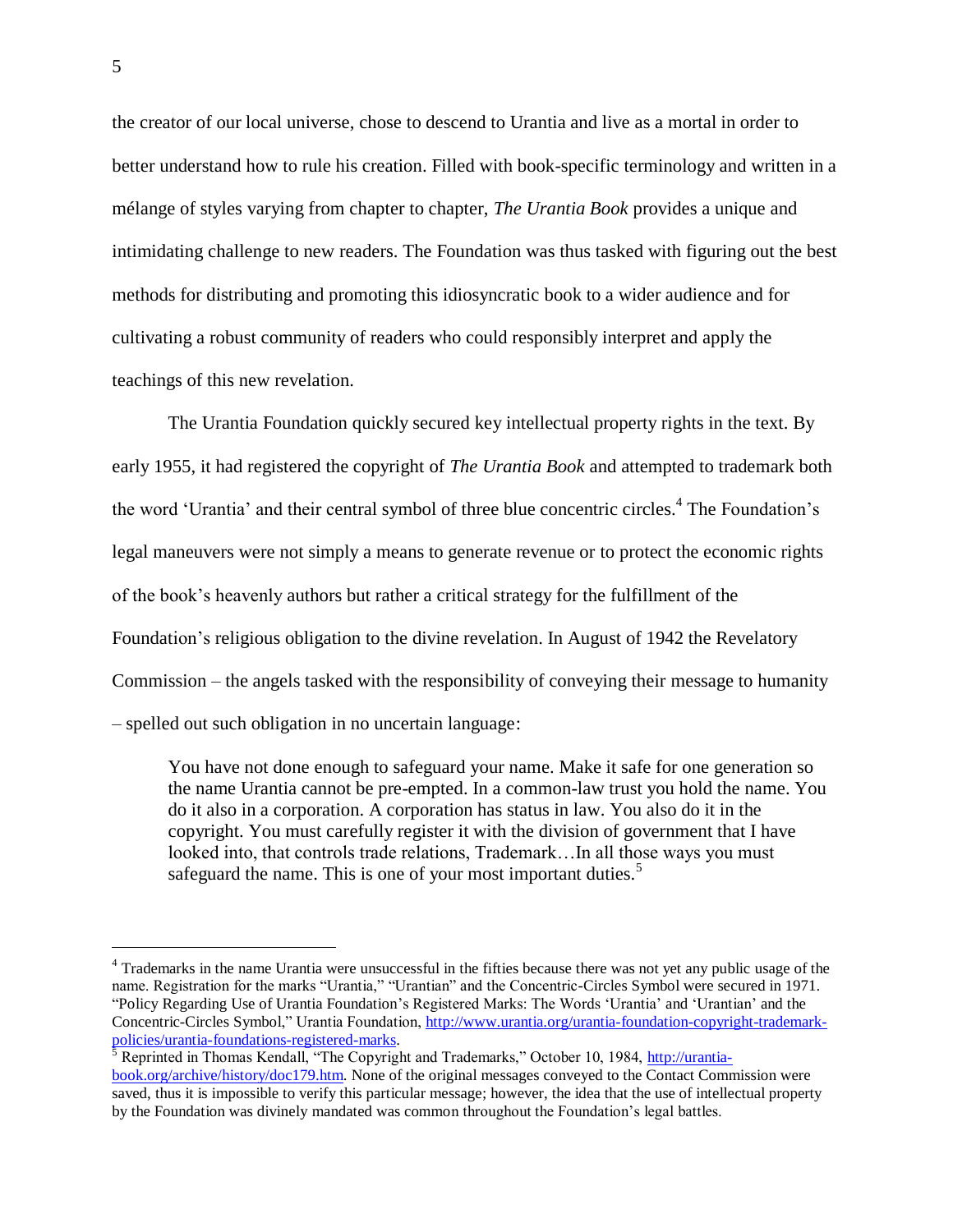The Foundation used its property rights to widely publish the book in the United States, develop and fund translations, and administer to a robust network of licensed schools, organizations and reader groups dedicated to the revelation*.* It also repeatedly found itself defending its property rights in the courts.

These actions have unintentionally contested the very nature of the book as religious text. Questions about the protections granted to divine authorship, the differences between channeling, inspiration and original creation, and the tension between the religious freedom of readers and the monopoly rights granted by copyright and trademark have all found expression in a series of court cases beginning in the seventies and continuing for the next thirty years. In 1993, Kristin Maaherra – who was being sued by the Urantia Foundation for distributing a fulllength digital version of the book on CD – clarified just what was at stake in these conflicts, writing, "By suing me, the Foundation has swallowed a poison pill. If they admit the superhuman authorship of the Papers in court, they lose the copyright. If they say they hired a human to write the Papers, they lose their credibility with the readers – not to mention the Ancients of Days."<sup>6</sup>

By using intellectual property law to resolve conflicts around religious works, the Foundation willfully moved onto a juridical terrain that fails to recognize religious authority, favors the literary work, categorizes on the basis of authorial right, and measures value through a doctrine of originality. However, the Urantia Foundation's legal actions derived from strong, religiously motivated rationales present within the community. They learned to articulate a legally recognizable defense of intellectual property rights in religious works without relying on arguments grounded in the moral rights of the individual author (since the texts in question are

<sup>6</sup> Martin Gardner, *Urantia: The Great Cult Mystery* (Amherst: Prometheus Book, 1995), 413.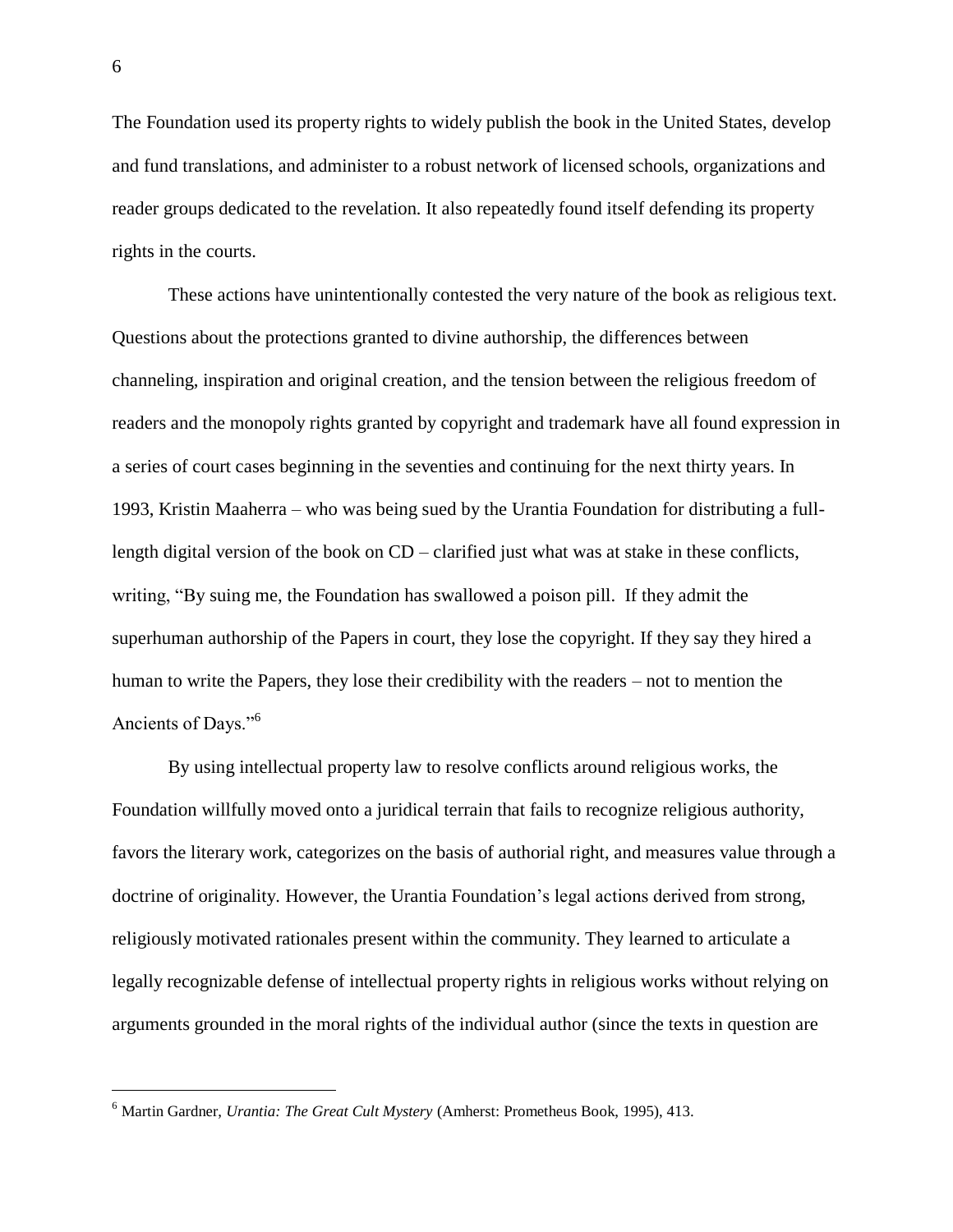divinely authored) or the economic rights of the cultural producer (since overzealous pursuit of profit damages claims to religious sincerity especially regarding the obligation to freely 'spread the gospel'). Instead, they constructed a defense that was grounded in logics of care, stewardship and control, imagining the property holder as custodian and caretaker for objects that are legally owned by central institutions but symbolically owned by the whole community. This argument, however, belied complex internal struggles within the Foundation. While its legal actions against property infringers were pursued to protect the work from outside interference, they were also aimed at defining insider and outsider in the Urantian community. These cases were thus intimately implicated in and became battlegrounds for competing forms of religious community within the Urantian social world.

This article will use the intellectual property disputes of a marginal religious group like the Urantia Foundation to look at new modes of spiritual organization developing in the twentieth and twenty-first centuries and to examine what legal and organizational strategies are available to shape these new institutions. New religious movements like the Urantia community frequently define themselves against traditional American religion conceived as a community organized around a centralized church and subservient to denominational and congregational hierarchies of power. Instead, Urantians and other similar contemporary spiritual movements experiment and innovate in their development of new networks of spiritual practitioners united by common interests but not bound by formal membership. Courtney Bender has aptly described efforts to research these developing modes of spirituality as akin to 'shoveling fog.' However, the tendency to view spirituality as amorphous, dispersed and highly individualized neglects the very real ways in which, "spirituality is produced in multiple social situations, including many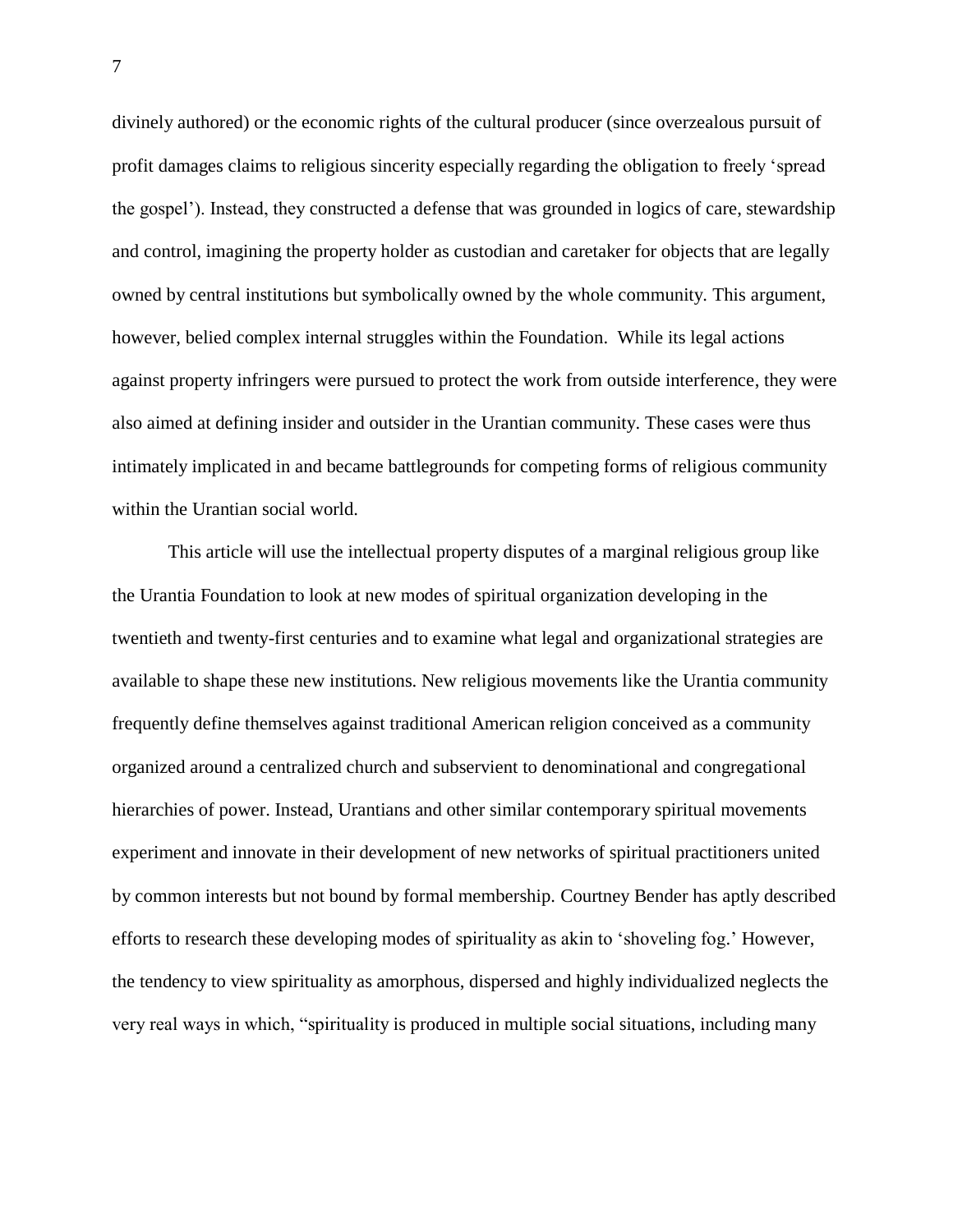that we regularly do not consider religious."<sup>7</sup> This description aptly describes the ways in which the American courtroom has become an alternative space for the formation of spiritual organization for the Urantia Foundation. In the absence of formal religious hierarchies and traditions, the Urantia Foundation has attempted to create a coherent community through the mechanisms of intellectual property law.<sup>8</sup> Intellectual property is uniquely suited to this task as it helps determine the conditions of access and rules of use for cultural goods and in doing so litigates not just ownership claims but also the social relations constituted by and around contested properties.

The licensing agreements the Foundation created for its affiliate organizations such as the local chapters of the Urantia Brotherhood and the incipient international study groups provided concrete links across centers of activity. Intellectual property thus provided the legal means through which to create a structured network of followers that might otherwise have become increasingly uncontrollable without a single organizational center of gravity. More importantly, these agreements provided social coherence in the absence of both a traditional church-based organizational structure and a unified community of interpretation, as Urantians have largely maintained the value of individualized relationships to the divine and encouraged multiple avenues of interpretation.

The licensing strategies of the Urantia Foundation were also meant to maintain a particular configuration of community, one sturdy enough to rebuff external challenges (from the distortions of mass media, the growing attacks of anti-cult activists, and the appropriation of *The Urantia Book* by UFO religions and other 'fringe groups') but also flexible enough to allow the growth of the community and the spread of the revelations of *The Urantia Book* around the

<sup>7</sup> Courtney Bender, *The New Metaphysicals: Spirituality and the American Religious Imagination* (Chicago: University of Chicago Press, 2010), 182.

<sup>8</sup> Madhavi Sunder, "IP<sup>3</sup> ," *Stanford Law Review* 59:2 (2006): 274.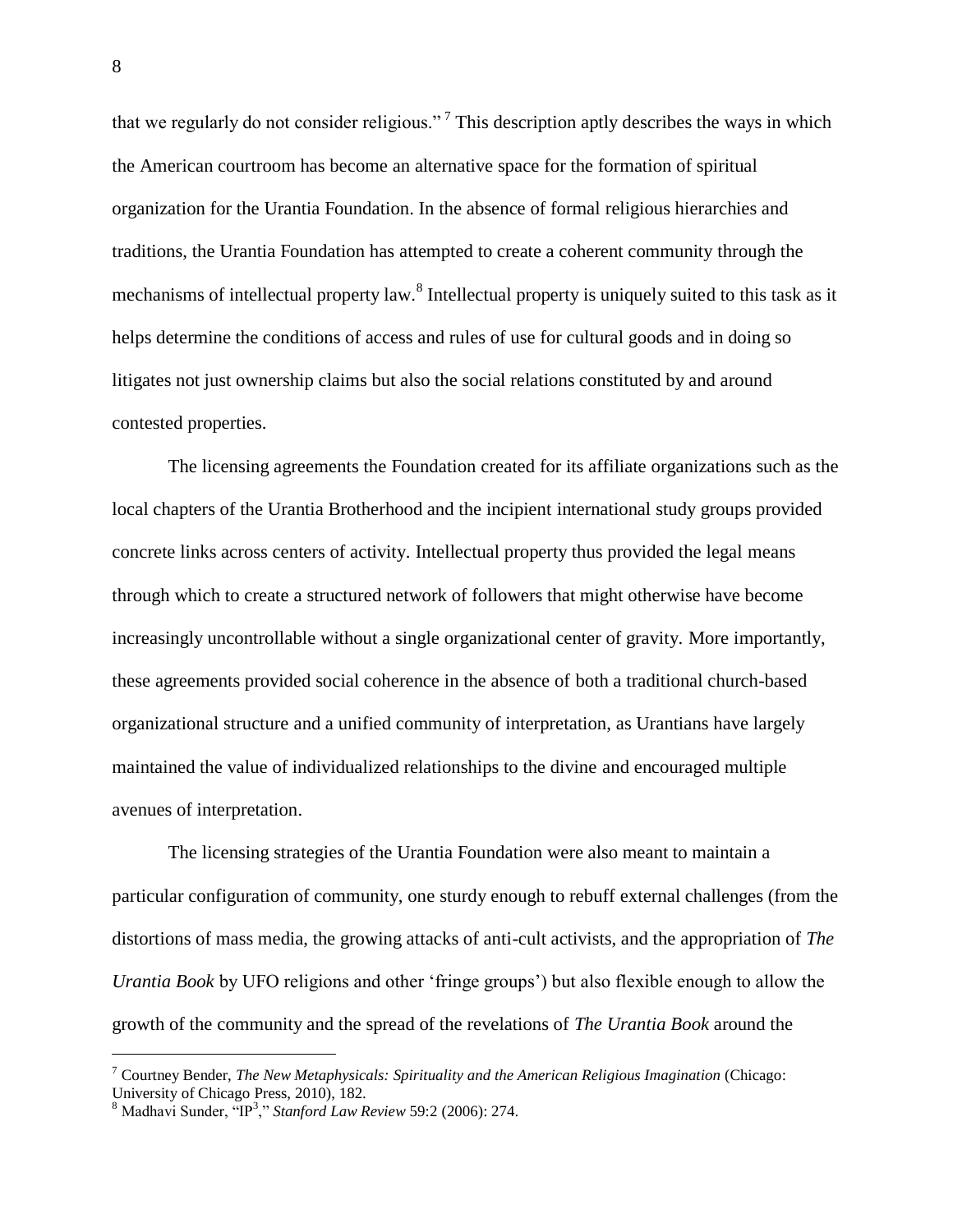world. How exactly to maintain the balance characteristic of a healthy spiritual organization was something not fully agreed upon within the community itself. For instance, different factions within the Urantia community had conflicting opinions about the degree to which *The Urantia Book* should be advertised, how it should be introduced to people outside the community, how much the Foundation should charge for the book, and even how the book jacket and back cover should be designed in order to adequately entice new readers. Furthermore, the size and complexity of *The Urantia Book* demanded a particularly dedicated reader, and those who had conquered the book's substantial literary challenges were hesitant to make the book *too* accessible thereby robbing the book of its role as gatekeeper separating uncommitted readers from true members of the community. The legal battles involving *The Urantia Book* were as much challenges to hegemonic visions of the Urantian community as they were contests over economic and authorial rights. The Urantia Foundation was primarily threatened not by a loss of revenue in sales of *The Urantia Book* if it were to enter the public domain, but rather by competing conceptions of the developing community itself.

#### **Litigating Religious Authorship**

On January 3, 1956 the Copyright Office issued a Certificate of Registration to the Urantia Foundation for *The Urantia Book*. A few years earlier, the Foundation had registered its three concentric circle service mark with the U.S. Patent and Trademark Office. Plans to secure intellectual property rights and its associated symbols had been decided early in the development of the movement. As early as 1932, members of the Contact Commission looked into the mechanics of national and international registration and asked about the possibility of securing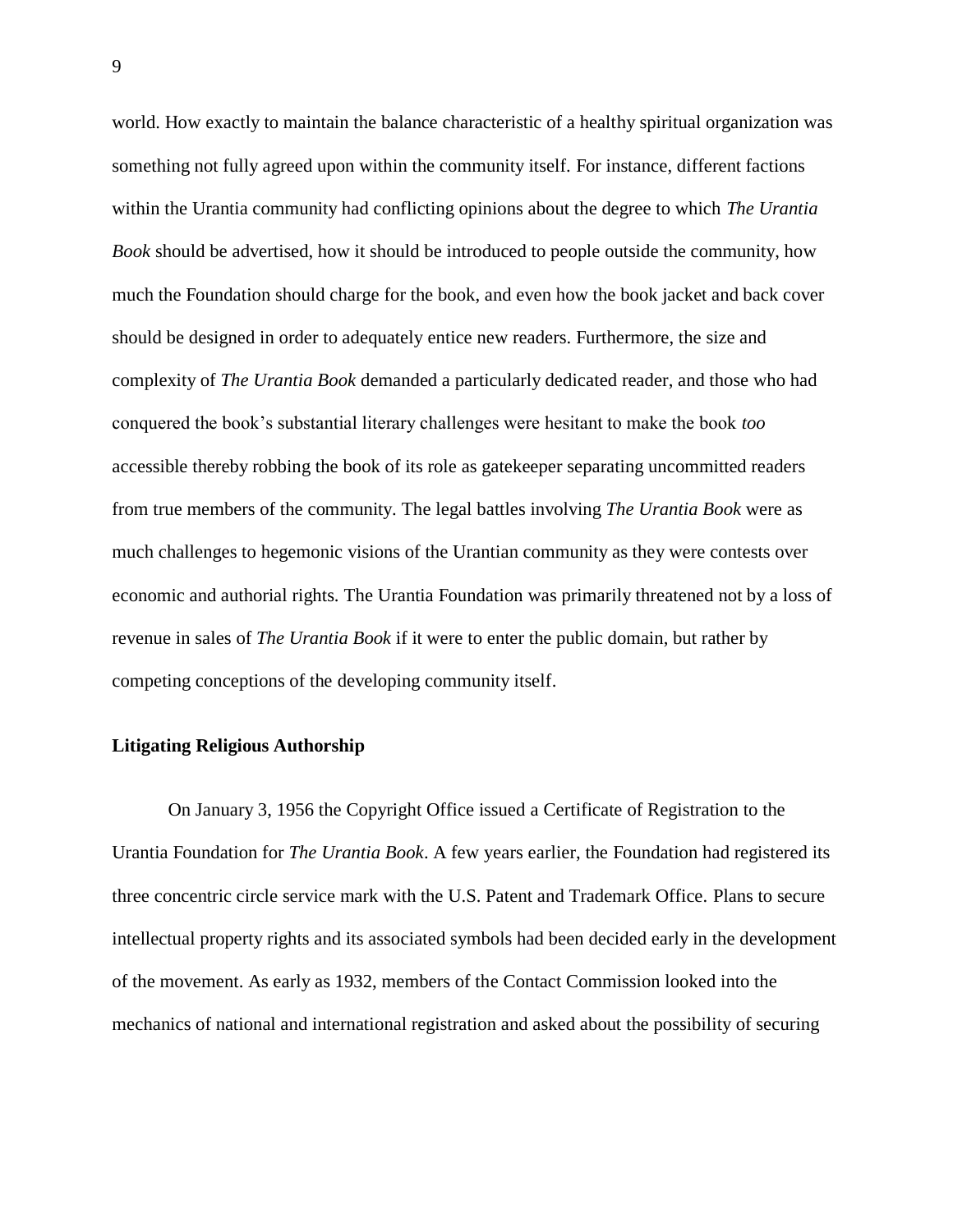'indefinite' copyright.<sup>9</sup> However, this proactive approach to securing rights was not pursued as a market strategy, for the Foundation had no intentions of engaging in aggressive commercial distribution of the book. Instead, at the same time that the Foundation was acquiring their intellectual property rights, they were also constructing a carefully designed and spiritually motivated policy of distribution for the book.

The first extended analysis of the logic behind the Foundation's copyright, written by Philip Calabrese in 1973, encouraged the securing of intellectual property rights not only in order to protect the sacred text and to monitor the ways that the book was being interpreted, but also control distribution in a manner that fit with their unique vision of 'evolutionary growth.' Calabrese writes, "The copyright was a logical necessity to the plan of gradual presentation of *The Urantia Book* to Urantia. Such a copyright is simply necessary in order to control the rate and means of dissemination of *The Urantia Book* to Urantians."<sup>10</sup> The Foundation hoped to foster a slow but persistent development of public awareness in the book, one copy at a time, from person to person, thus their formal distribution policy prohibited advertising, frowned upon attempts to publicize in any way other than word-of-mouth, and even discouraged introducing the book to bookstores.<sup>11</sup> This oddly anti-market distribution strategy was designed to prevent 'revolutionary growth,' which was understood negatively as aggressive, impatient and uncontrollable and to foster a model in which the carefully planned movement of the book between readers linked them into an ever-expanding network of believers.

<sup>&</sup>lt;sup>9</sup> Letter attributed to William Keith Kellogg to Acting Register of Copyrights, Library of Congress. November 1, 1932. [http://www.ubhistory.org/Documents/UC19321102\\_KelloggW\\_01.pdf.](http://www.ubhistory.org/Documents/UC19321102_KelloggW_01.pdf) It seems that some of the Urantia Foundation Trustees might appreciate Sonny Bono's vision that 'copyright should be forever.' Lawrence Lessig, *Free Culture: The Nature and Future of Creativity* (New York: Penguin, 2004), 215. <sup>10</sup> Philip Calabrese, "Why has *The Urantia Book* been Copyrighted? An Analysis," 1973,

[http://ubhistory.org/Documents/UC19730101\\_CalabreseP\\_04.pdf.](http://ubhistory.org/Documents/UC19730101_CalabreseP_04.pdf)

<sup>&</sup>lt;sup>11</sup> "Urantia Foundation Current Statement of Policy," Urantia Foundation, May 7, 1958. [http://www.ubhistory.org/Documents/UI19580517\\_ChristensenE\\_04.pdf](http://www.ubhistory.org/Documents/UI19580517_ChristensenE_04.pdf) ; "The Dissemination of *The Urantia Book*  and Statement on Publicity," Urantia Association International, December, 1983. [http://urantia](http://urantia-uai.org/articles/publicity%20English.pdf)[uai.org/articles/publicity%20English.pdf.](http://urantia-uai.org/articles/publicity%20English.pdf)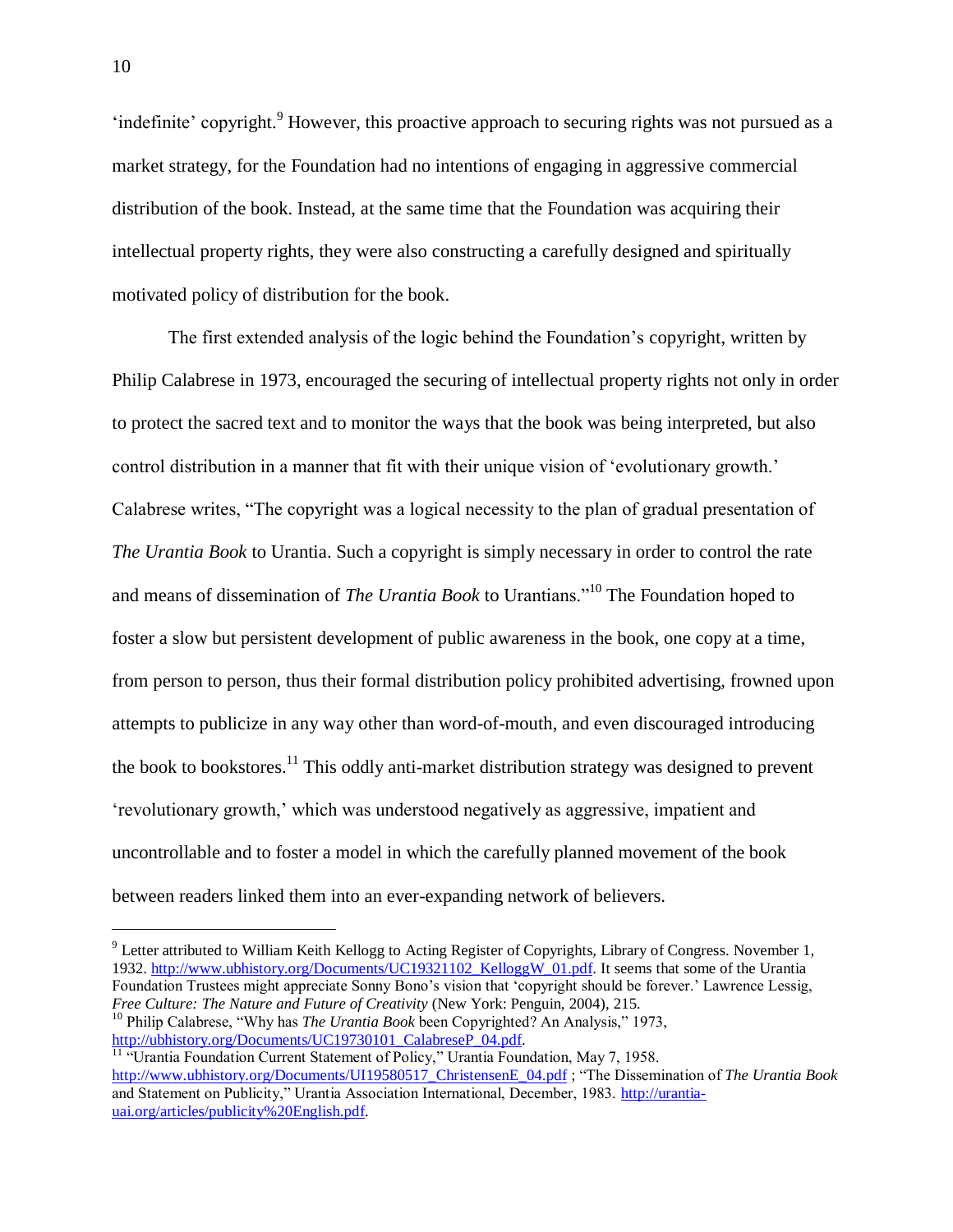While the Foundation enforced their policy of slow growth, an increasing number of enthusiastic readers were eager to distribute the book more widely and to evangelize on behalf of the Urantian revelation. Pursuing their more aggressive dissemination practices, these readers recognized the necessity of challenging the Foundation's intellectual property rights and the religious authority that those rights granted. These circumstances led to a series of lawsuits, scattered over three decades, to wrest *The Urantia Book* from the Foundation's control and to place it in the public domain.

The first two disputes to go to trial in the United States – *Urantia Foundation v. King* and *Urantia Foundation v. Burton* – did not present any substantive difficulties to the Foundation's contested property rights. In *Urantia Foundation v. King* (involving a reader who opened his own school and created derivative works without authorization from the Foundation), the presiding judge simply noted that *The Urantia Book* is an original work, the Certificate of Registration filed by the Foundation is prima facie evidence of ownership; therefore, the Foundation's copyright is valid.<sup>12</sup> The Foundation also sufficiently demonstrated that it had refused permission to Burton King to use the word 'Urantia' for its school and to distribute or in almost any way affiliate with *The Urantia Book*. <sup>13</sup> This decision closely hewed to the precedent set by one of the few preceding cases to have dealt with divine or supernatural authorship: *Oliver v. Saint Germain*. In this case the judge also quickly dismissed the complications of religious authorship involving a channeled book and wrote, "The law deals with realities and does not recognize communication with and the conveyances of legal rights by the spiritual world as the basis for its judgment."<sup>14</sup>

<sup>12</sup> *Urantia Foundation v. King* 194 U.S CDCA 171(1977).

<sup>&</sup>lt;sup>13</sup> Emma Christensen, "Intra-Office Memorandum to Trustees about Burton King," November 20, 1973, [http://urantia-book.org/archive/originals/king\\_lawsuit1.pdf.](http://urantia-book.org/archive/originals/king_lawsuit1.pdf)

 $14$  Oliver v. Saint Germain Foundation 41 F. Supp. 296 (1941).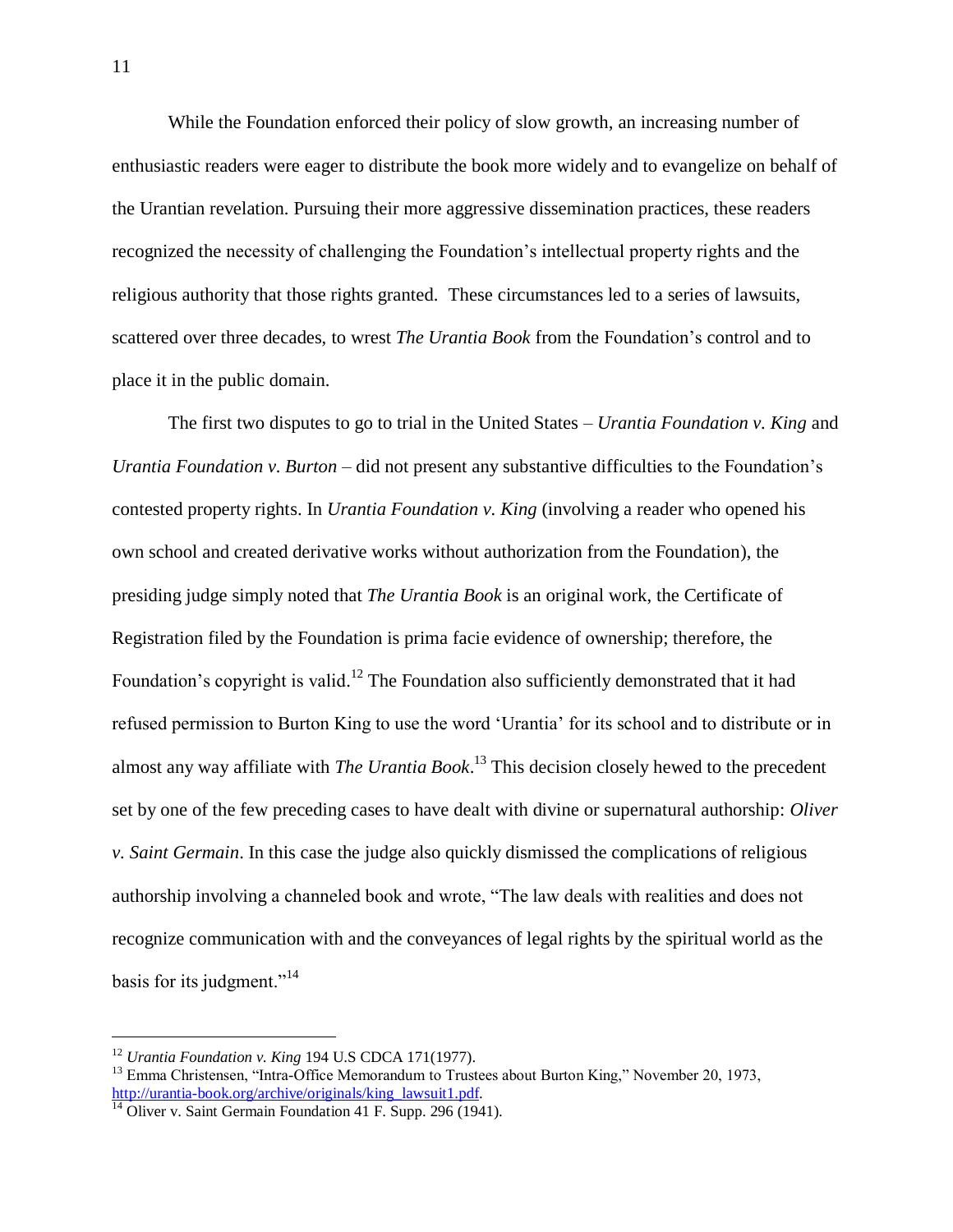A subsequent case, *Urantia Foundation v. Burton* reached similar conclusions, although the court was more willing to engage with the question of authorship. Robert Burton planned to produce an unauthorized Spanish translation of *The Urantia Book* and encouraged a translator in France to do the same.<sup>15</sup> During the trial, Burton defended his right to reproduce the book by counterclaiming that the Foundation's copyright was void because it fraudulently misstated the authorship of the book. Burton accused the Foundation of asserting authorship of *The Urantia Book* whereas the Revelators were, in fact, the true authors. <sup>16</sup> Burton's argument hoped to steer the courts away from the agnosticism demonstrated in past decisions and to force them to consider the possibility that the sincere attribution of authorship to a spirit would invalidate the channel's copyright and would prevent one from being able to demonstrate legal transfer from a supernatural being to a human proprietor.<sup>17</sup> While the presiding judges made some inquiries into the nature of the production of *The Urantia Book,* their decisions deliberately stopped short of unpacking the complex matrix of divine/human authorship and the nature of celestial transmission.

The court described *The Urantia Book* not as divinely authored revelation but rather as divine or spiritual *inspiration*. The presiding judge claimed, "The book was written down as the result of divine or spiritual inspiration…The source of the patient's inspiration is irrelevant. No one contends that *The Urantia Book* was not original and therefore not copyrightable. The patient, as author, had an immediate, common law copyright, or right of first publication, in the

<sup>&</sup>lt;sup>15</sup> Robert Burton, "Letter to Jacques Weiss," July 3, 1972, [http://urantia](http://urantia-book.org/archive/originals/burton_weiss070372.pdf)[book.org/archive/originals/burton\\_weiss070372.pdf.](http://urantia-book.org/archive/originals/burton_weiss070372.pdf)

<sup>16</sup> *Urantia Foundation v. Burton* 210 U.S. W.D. Mich 217 (1980).

<sup>17</sup> David Nimmer, "Copyright in the Dead Sea Scrolls: Authorship and Originality," *Houston Law Review* 38:1 (2001): 38. Contrast Nimmer's description of the Channeler in Case 22 with the copyrightable scenario in Case 1: The Inspiration.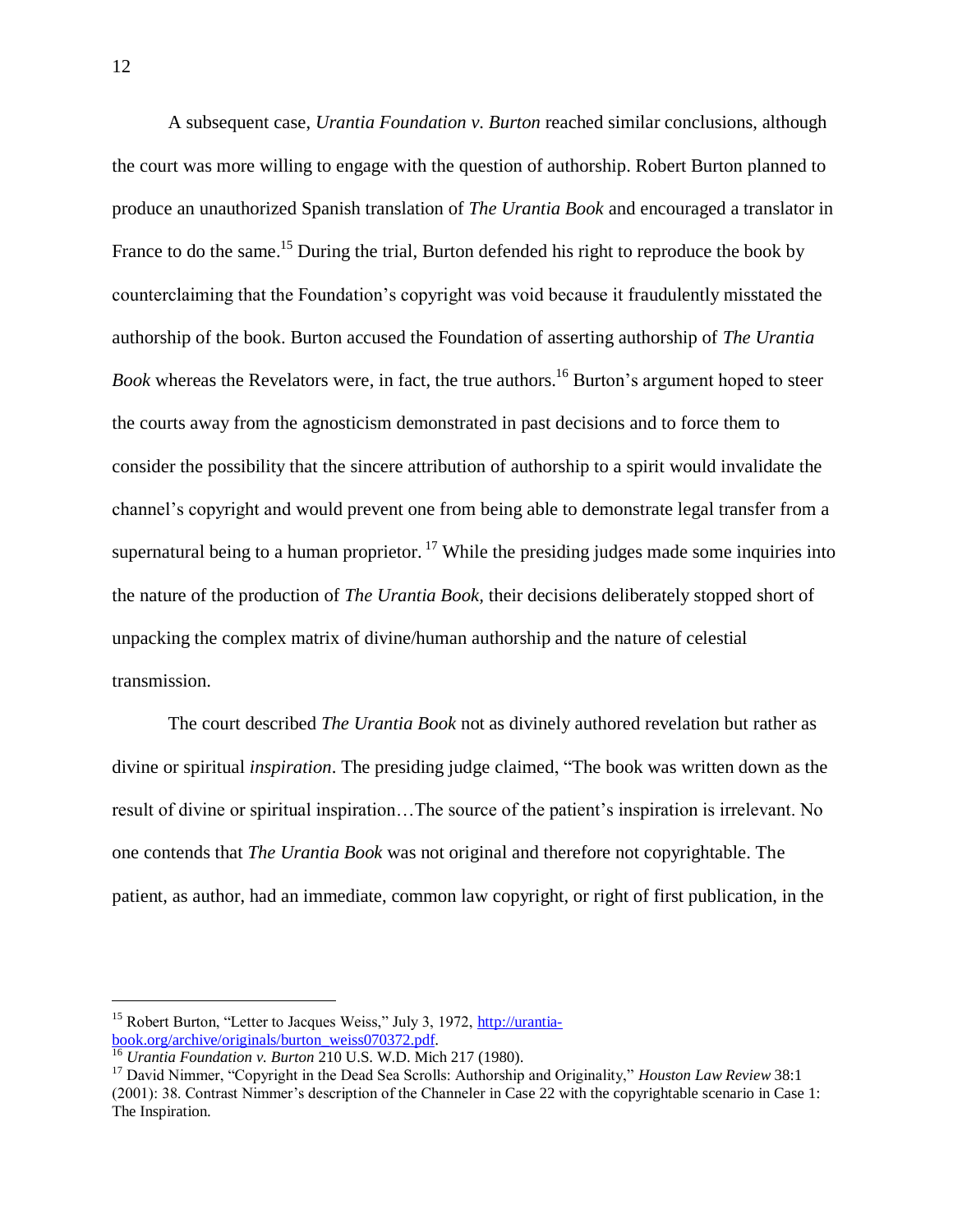book. He was free to transfer or assign this right to whomever he saw fit."<sup>18</sup> The Court's decision displayed a willful blindness to the religious dimensions of the case and by reconfiguring a divine mode of textual production into a frame more amenable to copyright law.<sup>19</sup> The Foundation was happy to accede to the judge's description of facts, since they worked in the Foundation's favor; however, in later documents, it quite clearly stated that the attribution of authorship to the 'human subject,' was done, "for the legal purposes necessary to obtain copyright protection."

In a special issue on copyright in *The Urantia Book*, the Foundation's newsletter *Urantian News* presented their critique of authorship. Echoing the criticism of the authorconstruct formulated by critical legal scholars, the Foundation described the very concept of 'authorship' as a purely commercial/legal one created during the era of the printing press:

Now it becomes ever more obvious that the 'human subject' was but a small part of this vast project, even if a critical part. In this context, it would be absurd for him, or anyone else directly involved, to lay claim to the status of 'author.' To avoid a cult of personality which would certainly surround him otherwise, and to give us an unwritten lesson that our fascination with 'authors' is somewhat more closely related to superstition, the 'human subject' divested himself of any interest which would otherwise be legally available to him through copyright. …Because we inhabit a selfish and materialistic culture, driven largely by commercial interest, pragmatic minds recognized the need to secure this text, admirably disclaimed by its 'authors' against others who later would not be so unassuming. Copyrighting the text of the Urantia Papers was therefore essential and in accord with the conventions prevailing then and now for submitting a written work for sale to the general public.<sup>20</sup>

For the Foundation, authorship was recognized as a legal construct evoked in order to secure control of the text. The language of authorship was strategically deployed even though the Foundation acknowledged that it failed to capture the complex production of the book as it emerged from the interactions between the divine revelators, sleeping subject and Foundation

<sup>18</sup> *Urantia Foundation v. Burton* 210 U.S. W.D. Mich 217 (1980).

<sup>&</sup>lt;sup>19</sup> Martha Woodmansee, *The Author, Art and the Market: Rereading the History of Aesthetics* (New York: Columbia University Press, 1994), 36-37.

<sup>20</sup> Urantia Foundation, "Copyright Registration in *The Urantia Book*," *Urantian News* 18:2 (Fall 1999): 9.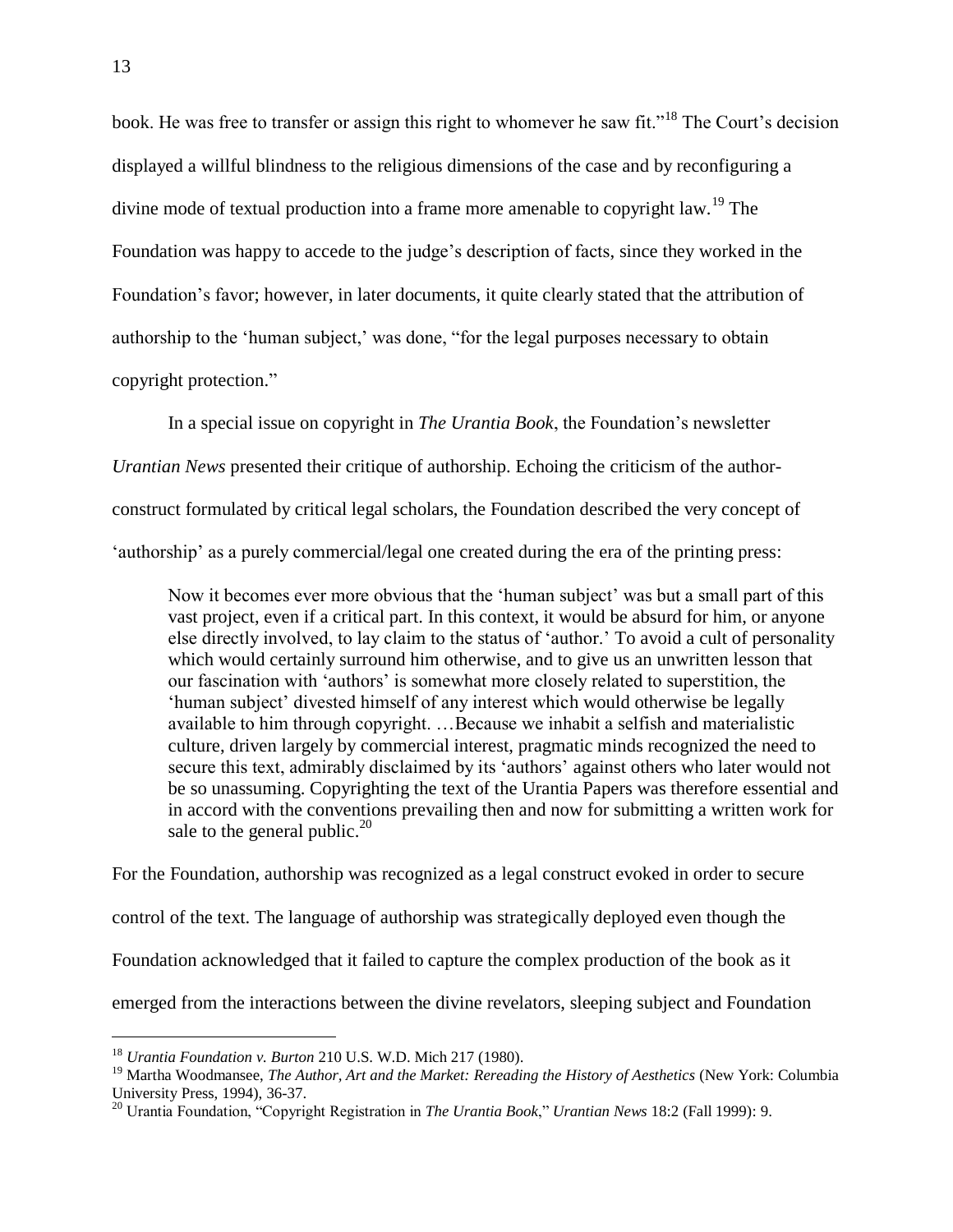over the course of thirty years.<sup>21</sup> The few texts that explicitly address the process by which the revelation was presented to the Contact Commission describe it as a blending of human and divine initiated by the angels but also dependent on human participation.<sup>22</sup> Thus, the Foundation clarified that, while they were not necessarily authors in the classical sense, they were nonetheless active agents in the book's creation and were thus entitled to property rights. Referring to questions that the Contact Commission posed to the revelators to develop the Urantia Papers (which then became the chapters of *The Urantia Book*), the Foundation latched onto a new slogan: "No questions – no Papers,"<sup>23</sup> thus casting members of the Foundation as actors engaged in the process of production rather than passive receivers of a divinely authored transmission.

In 1991, the Foundation initiated another lawsuit, this time against Kristen Maaherra for her production of a digitized version of *The Urantia Book* on compact disc. This lawsuit proved to be the longest, most public and most costly of the Foundation's legal battles. Maaherra mobilized a number of defenses against the Foundation and succeeded in challenging the legitimacy of the renewal of *The Urantia Book*'s copyright in 1983 as a 'work for hire.<sup>24</sup> The Foundation defended their renewal by configuring the 'sleeping subject' (whom the previous courts recognized as an author) as employee of the Contact Commission. The Foundation hoped this filing would solidify their role as corporate author and minimize the role of the 'sleeping subject' who was simply a convenient medium through which the Foundation interacted with the

 $21$  See Appendix A for an example of the speculation surrounding the transmission process.

<sup>&</sup>lt;sup>22</sup> Sarah Lewis, "The Peculiar Sleep," in *The Invention of Sacred Tradition*, ed. James Lewis and Olav Hammer (New York: Cambridge University Press, 2007), 204; Urantia Foundation, "Copyright Registration in *The Urantia Book*," *Urantian News* 18:2 (Fall 1999): 9.

<sup>&</sup>lt;sup>23</sup> William Sadler, "The History of the Urantia Movement,[" http://www.urantia.org/urantia-foundation/history;](http://www.urantia.org/urantia-foundation/history) Georges Michelson-Dupont, "A History and Overview of the Urantia Book and Urantia Foundation," 1998, [http://urantia-book.org/archive/readers/doc787.htm.](http://urantia-book.org/archive/readers/doc787.htm)

 $^{24}$  Before the Copyright Renewal Act of 1992, all works needed to be renewed after their initial 28-year term of protection. See Appendix B for a copy of the Certificate of Renewal Registration for *The Urantia Book.*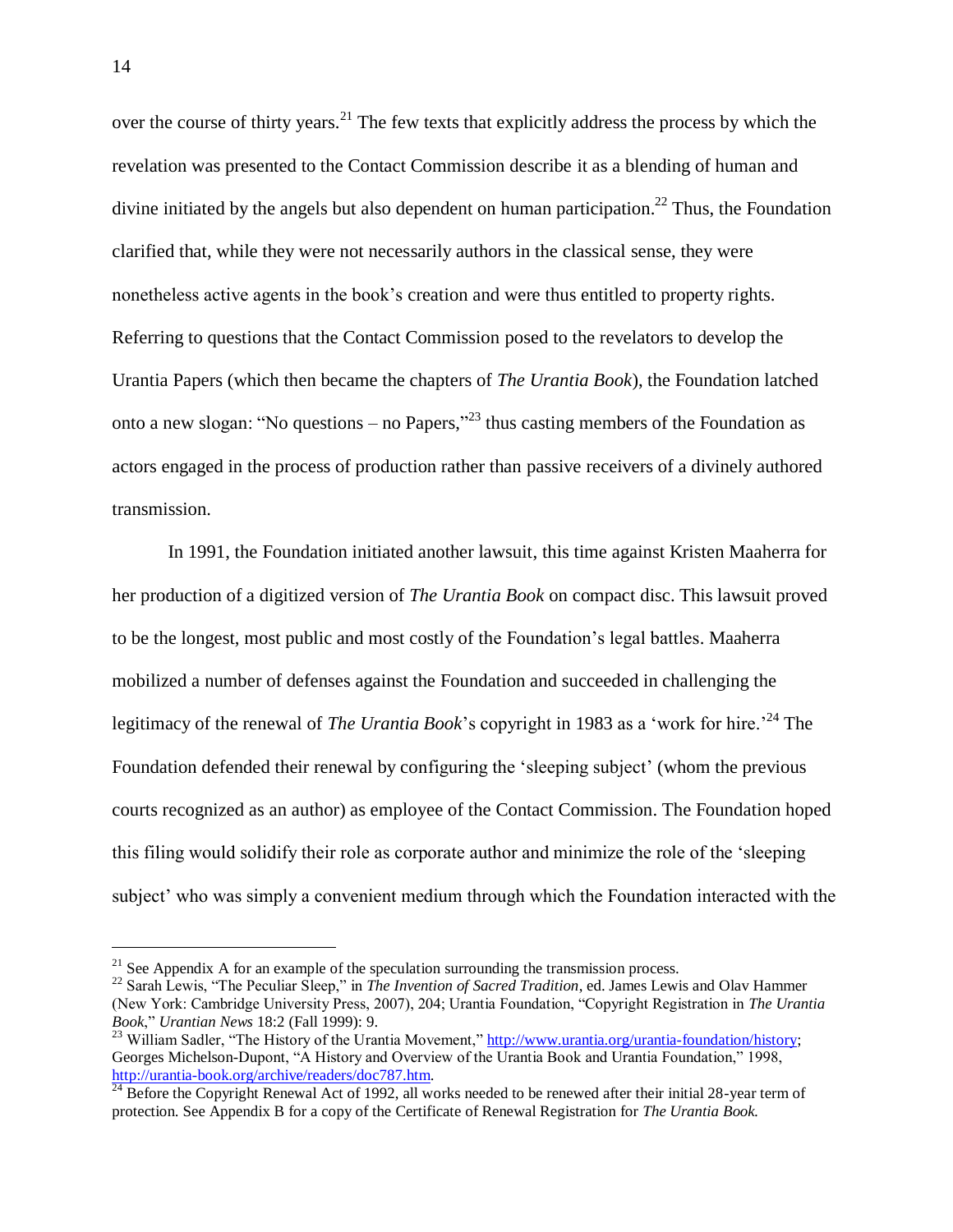divine. This attempt to minimize the role of the 'sleeping subject' coincided with demands from the angels themselves who were "determined that future generations shall have the book wholly free from moral connections…The book does not even bear the imprint of the printer who brought the book into being."<sup>25</sup> The judge found no evidence of an employee-employer relationship between the Foundation and the subject and stated that they "lacked any power to control the production of the 'Urantia Papers,' [because] although the Contact Commission would submit questions, it was the 'personalities' that determined which questions would be considered and what would be included in the text."<sup>26</sup> In other words, either the angels or the sleeping subject could be deemed authors but not the Foundation (via the Contact Commission).

*The Urantia Book* thus was set to enter the public domain until the Ninth Circuit Court of Appeals overturned the District Court's decision. The Court of Appeals determined that the renewal's description of the book as a 'work for hire' was simply an inadvertent mistake that did not invalidate the copyright, and the transfer of the original printing plates for the book from the original Contact Commission to the Foundation in 1950 was sufficient to indicate legal transfer of intellectual property rights. The Court linked the material ownership of the plates with ownership in the copyright claiming that, "The mere possession of the printing plates by the Foundation, the purported assignee, may have been sufficient to establish an assignment as against a third party, such as Maaherra who does not claim any superior copyright interest."<sup>27</sup> This judgment legitimated both the Foundation's legal claims as well as their religious authority, which explicitly derived from possession of the plates. The Divine Revelators requested that the

<sup>&</sup>lt;sup>25</sup> William Sadler, "The History of the Urantia Movement,[" http://www.urantia.org/urantia-foundation/history](http://www.urantia.org/urantia-foundation/history) <sup>26</sup> *Urantia Foundation v. Maaherra* 895 F. Supp. 1347 (1995). For Judge Urbom's dismissal of Maaherra's arguments from the First Amendment, RFRA and *The Urantia Book* as 'literary work' see, *Urantia Foundation v. Maaherra* 895 F. Supp. 1329 (1995); *Urantia Foundation v. Maaherra* 895 F. Supp. 1335 (1995); and *Urantia Foundation v. Maaherra* 895 F. Supp. 1337 (1995).

<sup>27</sup> *Urantia Foundation v. Maaherra* 114 F.3d 955 (1997).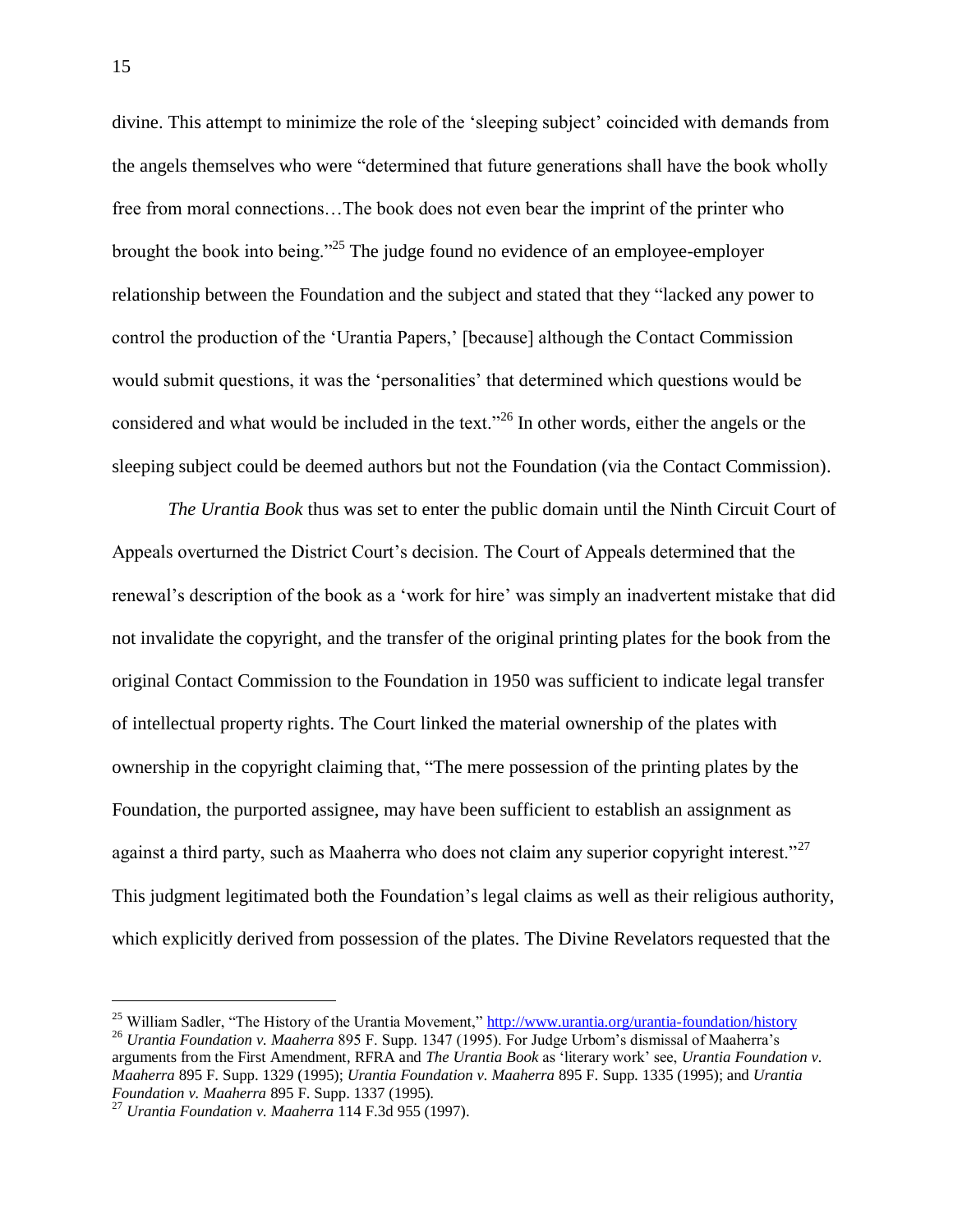original written manuscript of *The Urantia Book* be destroyed so as to foreclose the possibility of its fetishization as a sacred object, and they ordered that plates be cast in order to limit human attempts to 'correct' their message over time. Thus, the plates became the only reliable record of the angels' message once the divine transmission had ended. As Urantia historian Larry Mullins writes, "When the plates were made and the manuscripts destroyed, *the plates became the original text*. The plates are so defined in Urantia Foundation's Declaration of Trust." 28

The Ninth Circuit's judgment further stressed that copyright law, while not designed to protect divine beings, nonetheless does not "expressly require 'human' authorship." To this point, the Court cited an article by Arthur R. Miller in the *Harvard Law Review* in which Miller writes, "It is far from clear that the federal courts ultimately will conclude that our copyright law requires human authorship…The Constitution's reference to 'authors' does not…mandate that authors be flesh and blood. Textually, the Clause says little more than that 'Authors' are those responsible for creating the 'Writings' that Congress chooses to protect."<sup>29</sup> While the court subsequently made light of these claims, writing that "the copyrightability issue is not a metaphysical one" requiring the courts to determine the Book's celestial origins, the argument nonetheless points to the increasingly capacious nature of intellectual property to accommodate cultural productions regardless of fit between that product (its origin, history, purpose and function) and the language and modality of copyright law. For the Circuit Court, it seems that judgments about the book's ownership preceded and determined authorship rather than the other way around.

The *Maaherra* decision also affirmed the Contact Commission's central role in the creation of the book, recognizing their activity assembling *The Urantia Book* as a composite

<sup>28</sup> Larry Mullins, *A History of the Urantia Papers* (St. Augustine: Larry Mullins, 2000), 149.

<sup>&</sup>lt;sup>29</sup> Arthur R Miller. "Copyright Protection for Computer Programs, Databases, and Computer-Generated Works: Is Anything New Since CONTU?" *Harvard Law Review* 977 (1993): 1065.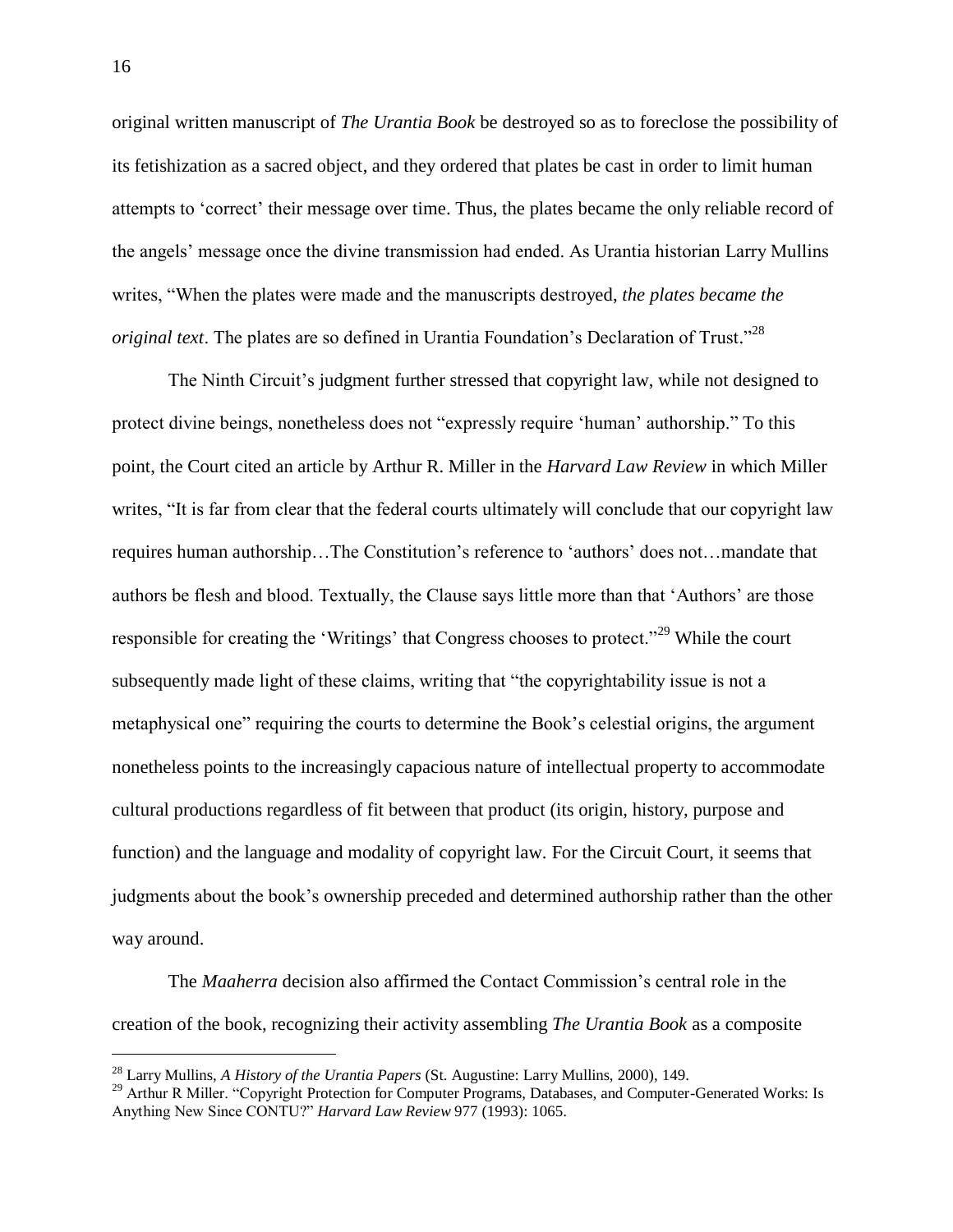work. The Court of Appeals agreed that the book was not simply the product of the sleeping subject and that the Commission, by posing questions to the Revelators and by editing, compiling and arranging the 196 papers, contributed the requisite level of creativity required for copyright protection.<sup>30</sup> The Court favorably compared the work of the Commission to the Supreme Court ruling in *Feist Publications v. Rural Telephone Service* (1991) – a landmark case in which the white pages of the plaintiff's telephone directory did not qualify for copyright because there was nothing original about the alphabetical arrangement of names – explaining that the work of the Commission to select and arrange the revelations met the 'extremely low' threshold level of creativity required for protection.<sup>31</sup>

While Kristen Maaherra's defense ultimately failed to overturn the Foundation's copyright, $32$  a subsequent case brought by one of Maaherra's primary funders – Harry McMullan – finally invalidated the Foundation's rights in the book. McMullan created an organization that released a book titled *Jesus: A New Revelation*. This book reprinted verbatim seventy-six of the 196 papers constituting *The Urantia Book*. <sup>33</sup> By extracting and printing separately the section of the book that dealt only with the life of Jesus, McMullan's organization was doing the very thing the Foundation feared would happen if the book entered the public domain: they were threatening the integrity of the book as a unified whole. The Foundation wrote, "None of us has the right independently to take the future course of the revelation into our own hands, according to our own ideas, and change the words of the text or deliver it in a partial dismembered form."<sup>34</sup>

<sup>30</sup> Petition for a Writ of Certiorari, *Urantia Foundation v. Michael Foundation*. No. 03-77 (July 10, 2003): App. 39- 41.

<sup>31</sup> *Urantia Foundation v. Maaherra* 114 F.3d 955 (1997).

<sup>&</sup>lt;sup>32</sup> Maaherra also challenged the Foundation's trademarks but was not as successful on that front since there are clear legal precedents for trademarks for religious organizations.

<sup>33</sup> *Michael Foundation v. Urantia Foundation* 61 Fed. Appx. 538 (2003).

<sup>34</sup> Urantia Foundation, "What would happen if there were no Copyright in *The Urantia Book*?" *Urantian News* 18:2 (Fall 1999): 13. The possibility of separating a right of integrity from copyright was never raised by the Foundation.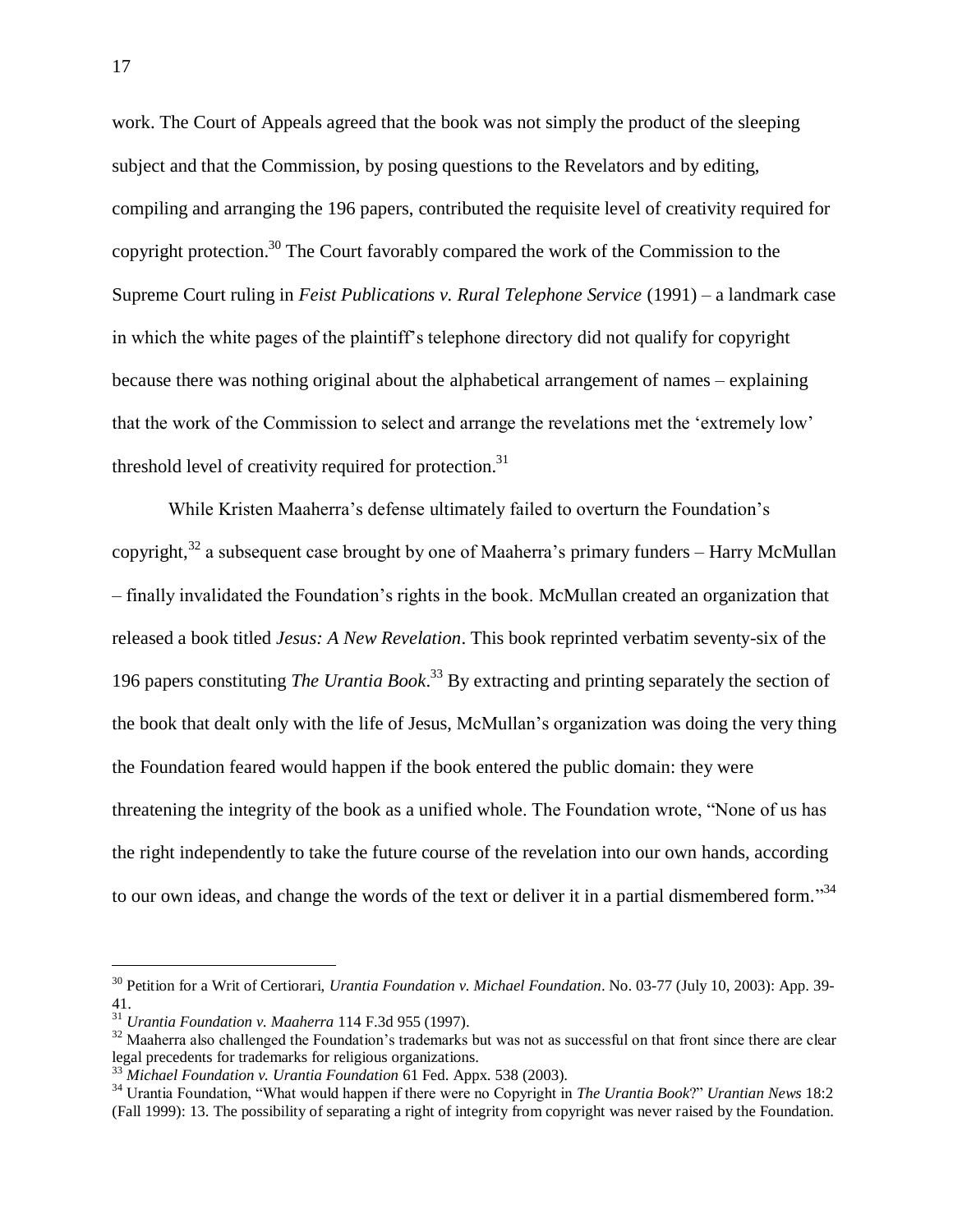In the trial against McMullan, the jury ultimately decided that the Urantia Foundation had legitimately held the original copyright in the book but they were unable to renew those rights thus causing them to revert back to the anonymous sleeping subject as original author.<sup>35</sup> The Urantia Foundation appealed the decision up to the Supreme Court but was unsuccessful in reclaiming their copyright. <sup>36</sup> On June 20, 2001 *The Urantia Book* was declared to be in the public domain.

Throughout these court cases, the Urantia Foundation engaged in two acts of translation: one, transferring their religious justifications for ownership onto the juridical terrain of intellectual property law and, two, transferring legal rationales into the language of spirituality, thus defending a legalistic approach at odds with the spirit of ecumenism and outreach characteristic of many religious communities. Through these difficult acts of translation, the Foundation and their adversaries attempted to control the definition of the Urantian community, determine the relationships that ground the religious-actor network, and stabilize the systems of power at play within their institutions. However, these cases were only the most visible manifestations of a broader conflict around intellectual property within the community. In the following section, I will look at the social conditions that provided the backdrop for and helped to instigate these cases*.* The organizational history of *The Urantia Book* displays a series of conflicts that, though they did not extend all the way to court, still featured intellectual property rights as a central concern. The principle players in this conflict are the two founding organizations – the Urantia Foundation and the Urantia Brotherhood – both of whom had

See Leslie Kim Treiger-Bar-Am, "The Moral Right of Integrity: A Freedom of Expression," *New Directions in Copyright Vol. 2* ed. Fiona Macmillan (London: Edward Elgar, 2006), 127-158.

 $\frac{35}{35}$  See Appendix C for the number of different possible outcomes that were presented to the jury in the McMullan case. The jury ultimately decided on scenario #3.

<sup>&</sup>lt;sup>36</sup> The Foundation submitted a petition for Writ of Certiorari, but the Supreme Court chose not to review the case.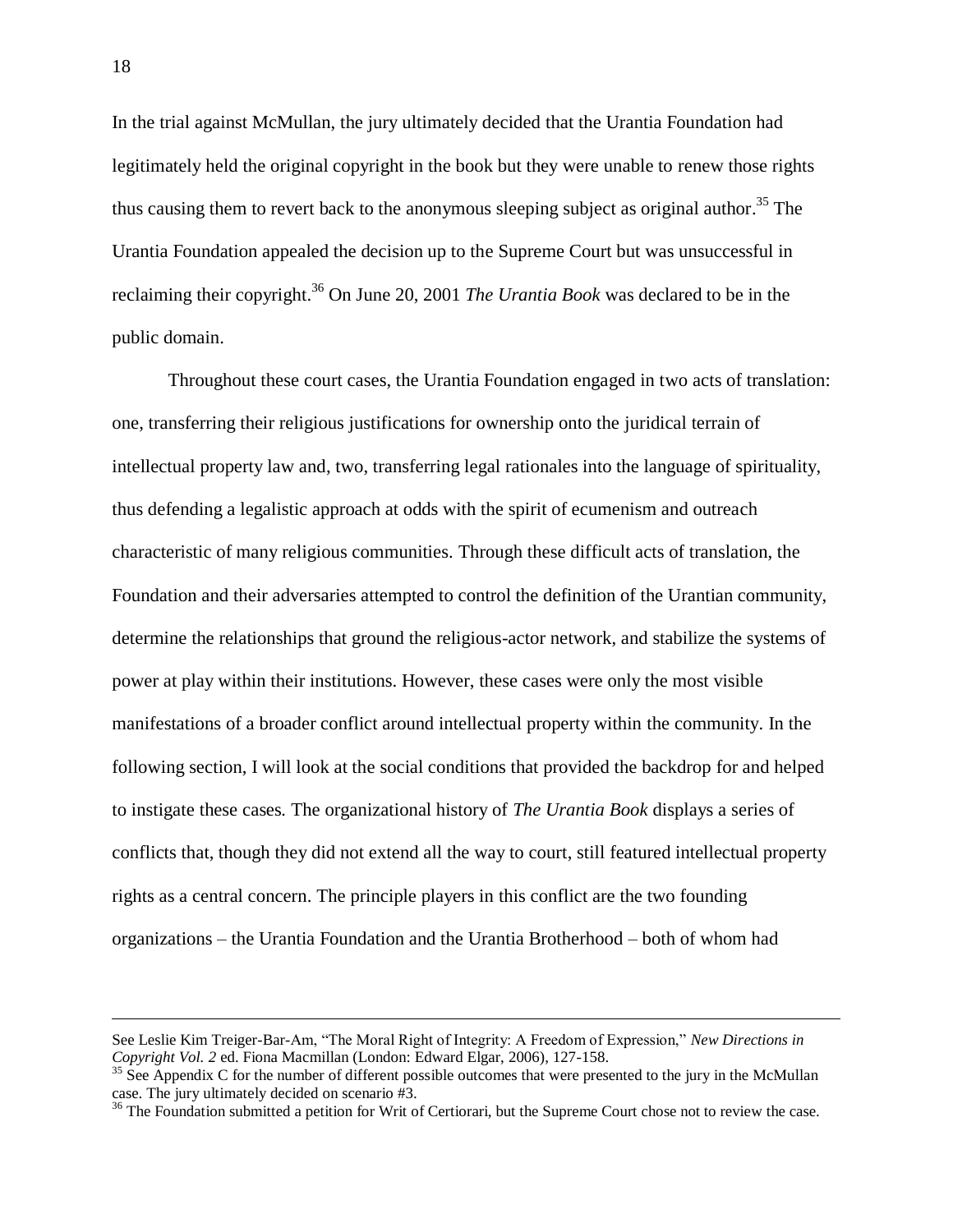different visions for the distribution of the Urantian revelation, as well as different visions of property and ownership in the religious domain.

### **Competing Strategies Distributing Revelation**

The Urantia Foundation and Urantia Brotherhood served two separate yet complementary functions. The Foundation was constructed as an autocratic group responsible for maintaining the integrity of *The Urantia Book* and encouraging its dissemination, while the Brotherhood was a democratic organization that provided membership, belonging and community to readers.<sup>37</sup> The two organizations were linked by an intellectual property agreement in which the Foundation gave the Brotherhood permission to utilize the name 'Urantia' and the tri-concentric circle service mark.<sup>38</sup> The establishment of these twinned institutions was designed to create a balance of power thereby mitigating the tendency for centralized spiritual organizations to calcify and become excessively formalized and hierarchical as they age. "To avoid overorganization and thus to permit the individual to enjoy religious liberty in the full expression of his own personal interpretation of the truths of religious belief," the Foundation would manage the legal and financial issues related to *The Urantia Book* while the Brotherhood would, "provide a vehicle for the socialization of the Urantia teachings and to serve as the scaffolding for the development of a real brotherhood which would act as a living transmitter of the Urantia message."<sup>39</sup>

<sup>&</sup>lt;sup>37</sup> William Sadler Jr., "Functional Relationship of the Foundation and Brotherhood," 1958[, http://urantia](http://urantia-book.org/archive/history/memo_1.htm)[book.org/archive/history/memo\\_1.htm.](http://urantia-book.org/archive/history/memo_1.htm) 

 $\frac{38}{38}$  William Sadler Jr., "Letter to William M. Hales," August 21, 1955,

[http://ubhistory.org/Documents/UC19550825\\_SadlerB\\_02.pdf;](http://ubhistory.org/Documents/UC19550825_SadlerB_02.pdf) William Hales, "Letter to Edward Baker," August 25, 1955, http://ubhistory.org/Documents/UC19550825\_HalesW\_01.pdf.

<sup>&</sup>lt;sup>39</sup> Martin Myers, "Unity, Not Uniformity," 1973, <u>http://ubhistory.org/Documents/AH19730601\_MyersM\_10.pdf</u>.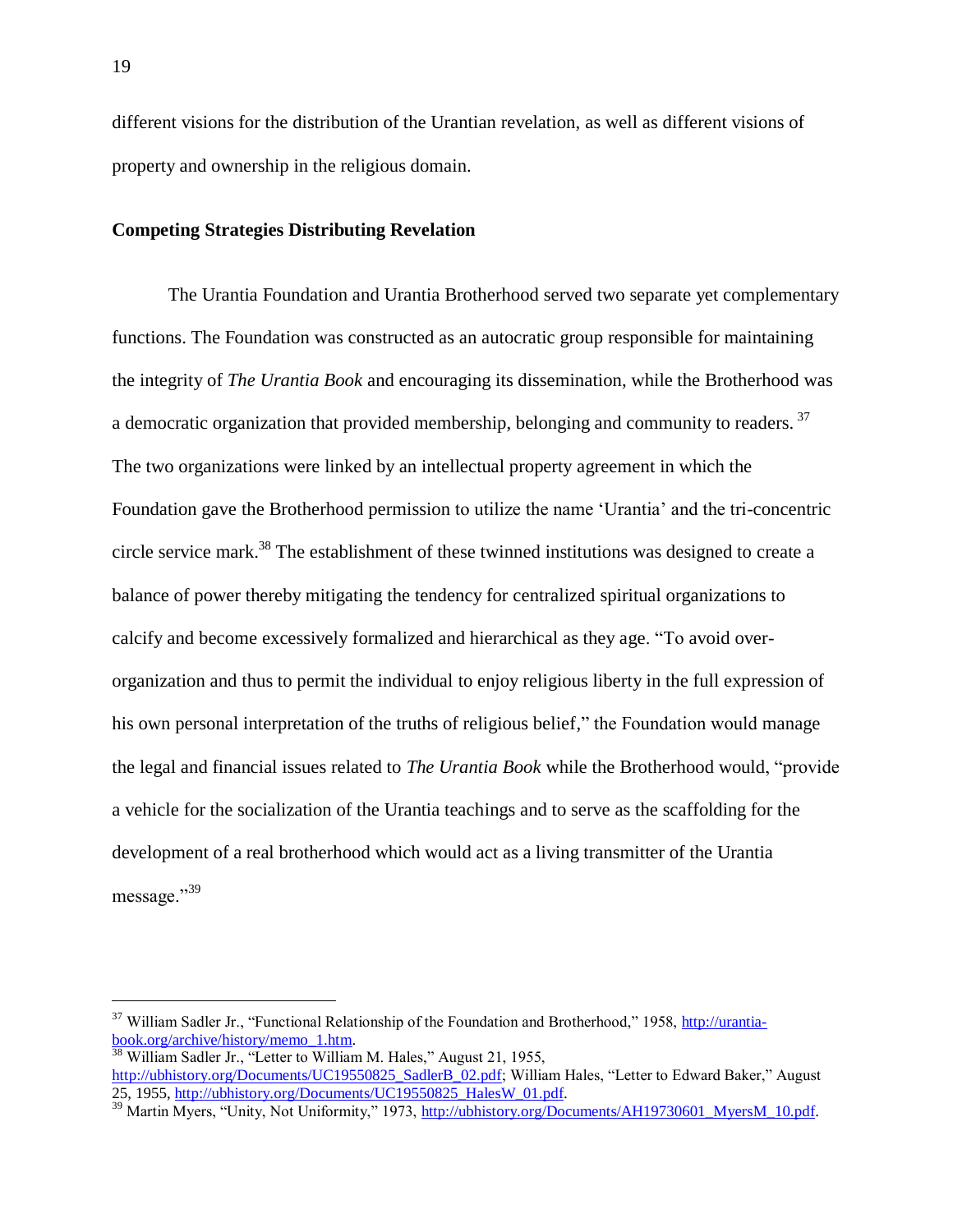These organizational strategies demonstrated a degree of awareness about the complex nature of spiritual community that was particularly prescient in 1955. The Urantia movement's caution toward developing institutional forms that too closely resembled traditional religion pushed them into imagining new managerial arrangements through which the movement's leaders could continue to assert control over followers while avoiding the perception that they were simply recreating conventional models of religious authority. This rhetoric of spiritual organization provided the conceptual terrain on which later disputes between the Foundation and Brotherhood were to be enacted.

Martin Myers, an attorney appointed to the Urantia Foundation Board of Trustees in 1973, wrote, "That organization is best which organizes least and co-ordinates most."<sup>40</sup> Myers imagined the Urantia community not as a particular church or sect but instead as a collection of individual 'religionists' similarly dedicated to the propagation of *The Urantia Book*. This model of religiosity was not characterized as a form of identity (the reader as Urantian) but rather as a general spiritual orientation to the world prompted by a shared belief in the truth of the revelations. Distribution of the book was simply a means to the greater end of promoting the spiritual uplift of humanity, and sharing the book was a concrete way to demonstrate loyalty to the theology expressed in the revelation. In Myer's words, the Urantia Brotherhood was imagined not as a *religious* group but as *social* group with a religious objective.

Myers also described the preferred method of dissemination of *The Urantia Book* – a strategy synchronized to the policy of 'slow growth' developed fifteen years earlier. According to a 1958 Statement of Policy, "For the foreseeable future…the Trustees deem it unwise to engage in formal advertising." They also discouraged attempts to get the book into bookstores

 $40$  Ibid.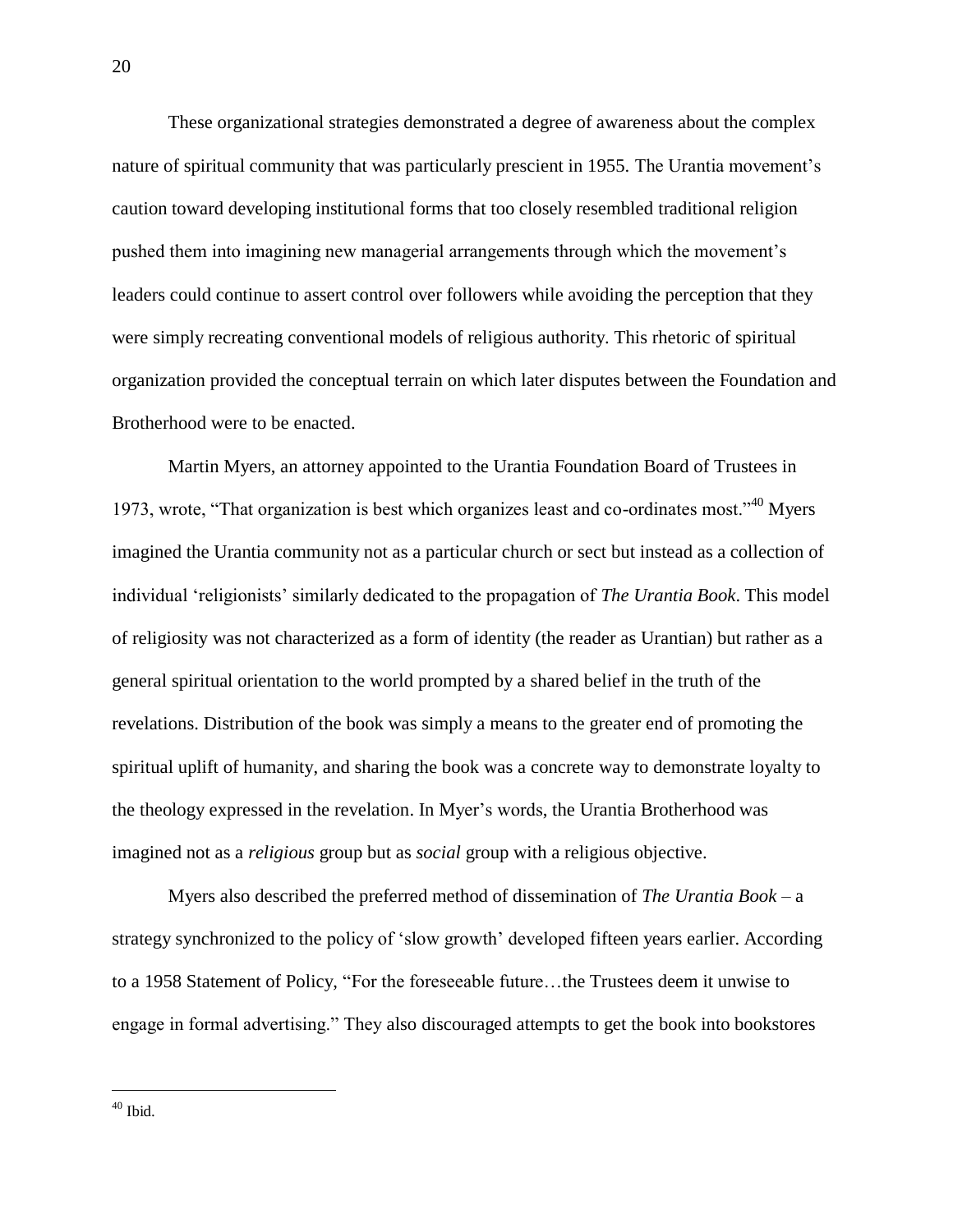because booksellers were too interested in augmenting profit. Instead, the Foundation thought that, "The Book appears to have fared best in new hands when the recipient had a reasonably close relationship to the donor. We accordingly recommend continuing emphasis on this method of dissemination."<sup>41</sup> This person-to-person distribution strategy became orthodoxy within the Foundation and was further confirmed in Myers' influential article. He wrote, "We are very much aware that the physical distribution of the actual text – *The Urantia Book* itself – could be completed worldwide, say, within five years. But we know that the results of such a fool hardy effort would be appalling. Like a house built upon unstable foundations, the entire structure of growth, while it might grow quickly, would ultimately collapse." Instead, successful distribution would require patiently making incremental but meaningful transactions between dedicated readers and neophytes in the broader public sphere. The physical transfer of the book was only to occur if the recipient seemed entirely prepared to accept the book as revelation.

This outlook was again confirmed in a joint publication by the Urantia Foundation and Brotherhood, "The Dissemination of *The Urantia Book* and Statement on Publicity." The two organizations affirmed their commitment to anti-advertising principles, reiterated the distinction between proper 'evolutionary growth' and problematic 'revolutionary growth,' and clarified the preferred means of promoting *The Urantia Book* via word-of-mouth. This statement reflected a growing awareness of competing rationales developing beyond the inner circle of policy makers agitating for more aggressive distribution strategies. In response, the Foundation clarified their role by distinguishing the book as material object from the immaterial gospel contained therein: "Readers of *The Urantia Book* insist that it is the Father's will that they spread the gospel far and wide without restraint. And they are right. Discussion ensues when trying to determine what is

<sup>41</sup> Urantia Foundation, "Urantia Foundation Current Statement of Policy Regarding Propaganda in Relation to the Dissemination of the Book," May 7, 1958, [http://www.ubhistory.org/Documents/UI19580517\\_ChristensenE\\_04.pdf.](http://www.ubhistory.org/Documents/UI19580517_ChristensenE_04.pdf)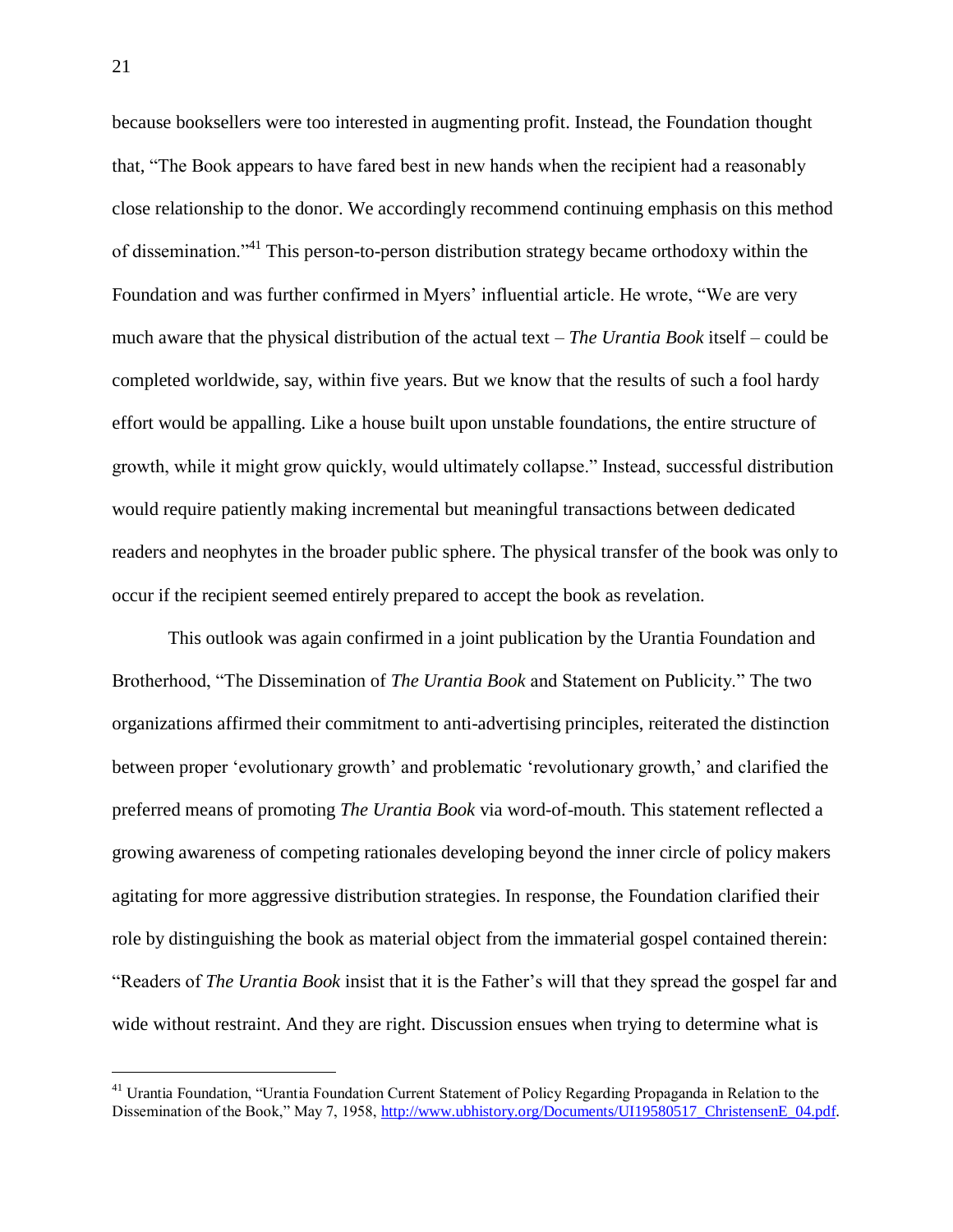meant by the 'gospel,' and what the Father's will is with respect to spreading the gospel." The statement asserted that, while believers were entirely right to desire to spread the gospel indiscriminately, the Foundation was nonetheless justified in planning a more careful strategy for the distribution of the physical book itself. They concluded that effort was better spent working to find the "one or two individuals at a time…better prepared to receive the expanded truths of *The Urantia Book*," rather than broadcasting their message indiscriminately to the 'present-day multitudes.' <sup>42</sup>

The statement also addressed the growth of supplementary or derivative materials being developed by various societies and independent readers. While the Foundation expressed some concern about heterodox interpretations of *The Urantia Book* present in these materials, their primary objection was based on the notion that derivative works were being used as recruiting devices in lieu of person-to-person contact. Instead of calibrating the presentation of the book to each individual person, tracts, slide shows and brochures were indifferent to the unique spiritual needs and intellectual questions of each new reader. They continue, "The spirit of the teachings rarely comes through in a brochure; multimedia presentations often are too intellectual or too emotional in tone, not effective unless presented with discussion led by a well-prepared facilitator. The tendency to rely upon secondary materials may represent a more expedient approach to introducing the book and may display an impatience with the seemingly slow rate of growth of new readers."<sup>43</sup>

Taken collectively, these statements reveal the fundamental complementarity of the missions assigned to the Foundation and Brotherhood. Because the Foundation's authority to enforce policies was generated by their property rights in *The Urantia Book,* the release of these

<sup>42</sup> "The Dissemination of *The Urantia Book* and Statement on Publicity," Urantia Association International, December 1983, http://urantia-uai.org/articles/publicity%20English.pdf.  $43$  Ibid.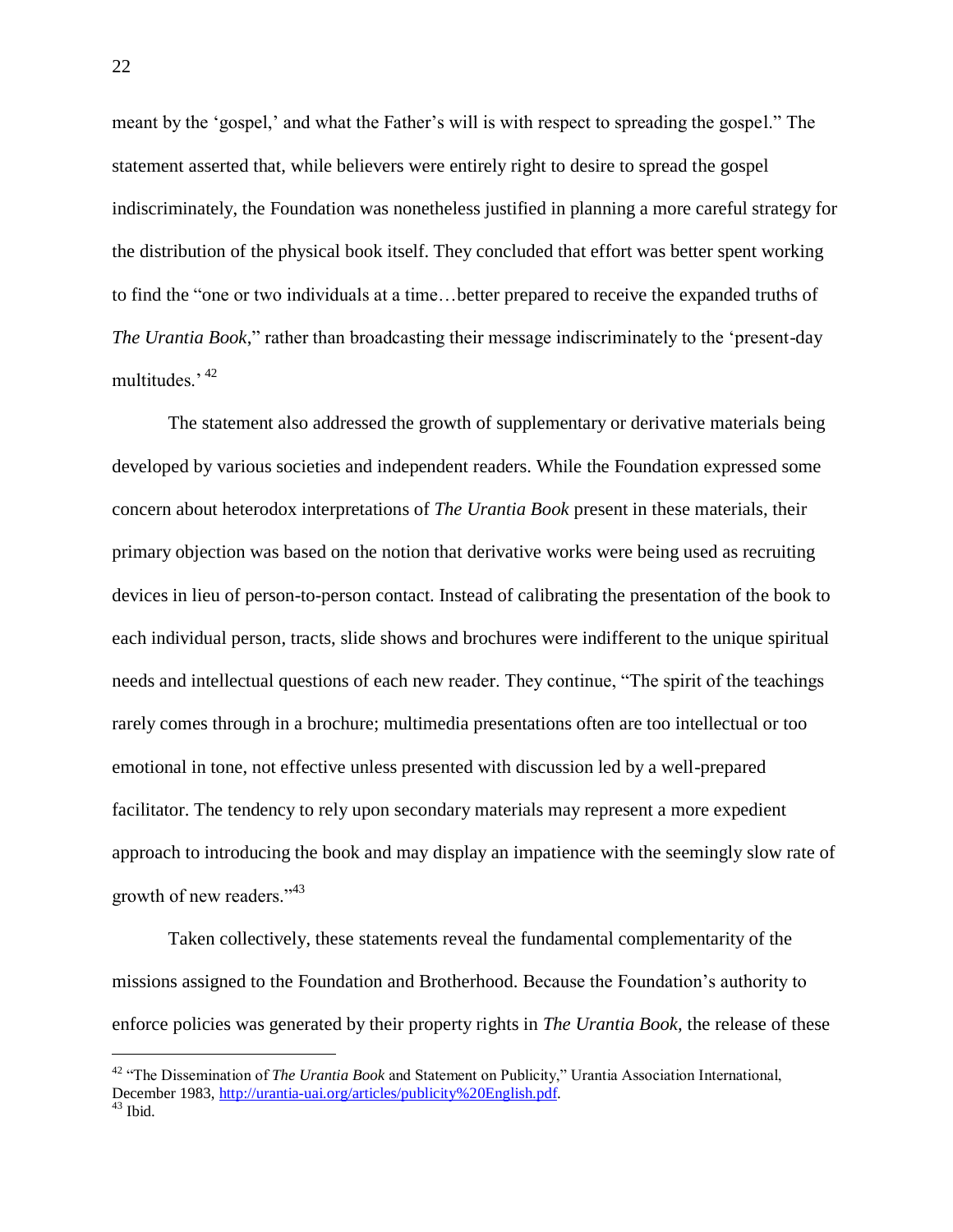statements coincided with a period of intense legal consolidation of their intellectual properties. The Foundation aggressively trademarked a number of words and symbols related to *The Urantia Book* and created a new licensing agreement that was to be signed by the Urantia Brotherhood and all local societies. Thus, the Foundation was simultaneously clarifying their distribution strategy while also binding the satellite communities to that strategy through licensing agreements structured around the Foundation's ownership of key intellectual property rights.

These policies paradoxically embraced the legal tools designed for the marketplace while simultaneously expressing ambivalence about the presence of *The Urantia Book* in that marketplace. Instead of using their rights to improve their presence in the religious publishing world, the Foundation used intellectual property to shield the book from the vagaries, fads and vulgar profit motives of the marketplace and to secure approved highly-regulated channels of distribution for *The Urantia Book*<sup>44</sup> While the Brotherhood initially agreed to this strategy, many members became increasingly frustrated with the Foundation's aversion to any kind of advertising and publicity to a broader public. For instance, the Foundation obstructed programs of ministry through radio broadcast or other media channels by requiring that communicators not mention *The Urantia Book* or quote from its pages. Similarly, they acceded to the distribution of newsletters and other publications but insisted that those materials not explicitly identify *The Urantia Book* and Urantia organizations. This strategy of concealing the Urantian origin of religious content was described as 'bootlegging' the teachings into different forms of outreach. 'Bootlegging' was pursued in the hope that the intrinsic quality of the teachings themselves would encourage people to inquire further about the source of inspiration, at which point *The* 

<sup>&</sup>lt;sup>44</sup> For an example of spiritual practitioners that use intellectual property rights to increase their ability to compete in the spiritual marketplace, see Michael Brown, *The Channeling Zone: American Spirituality in an Anxious Age* (Cambridge: Harvard University Press, 1997), 144.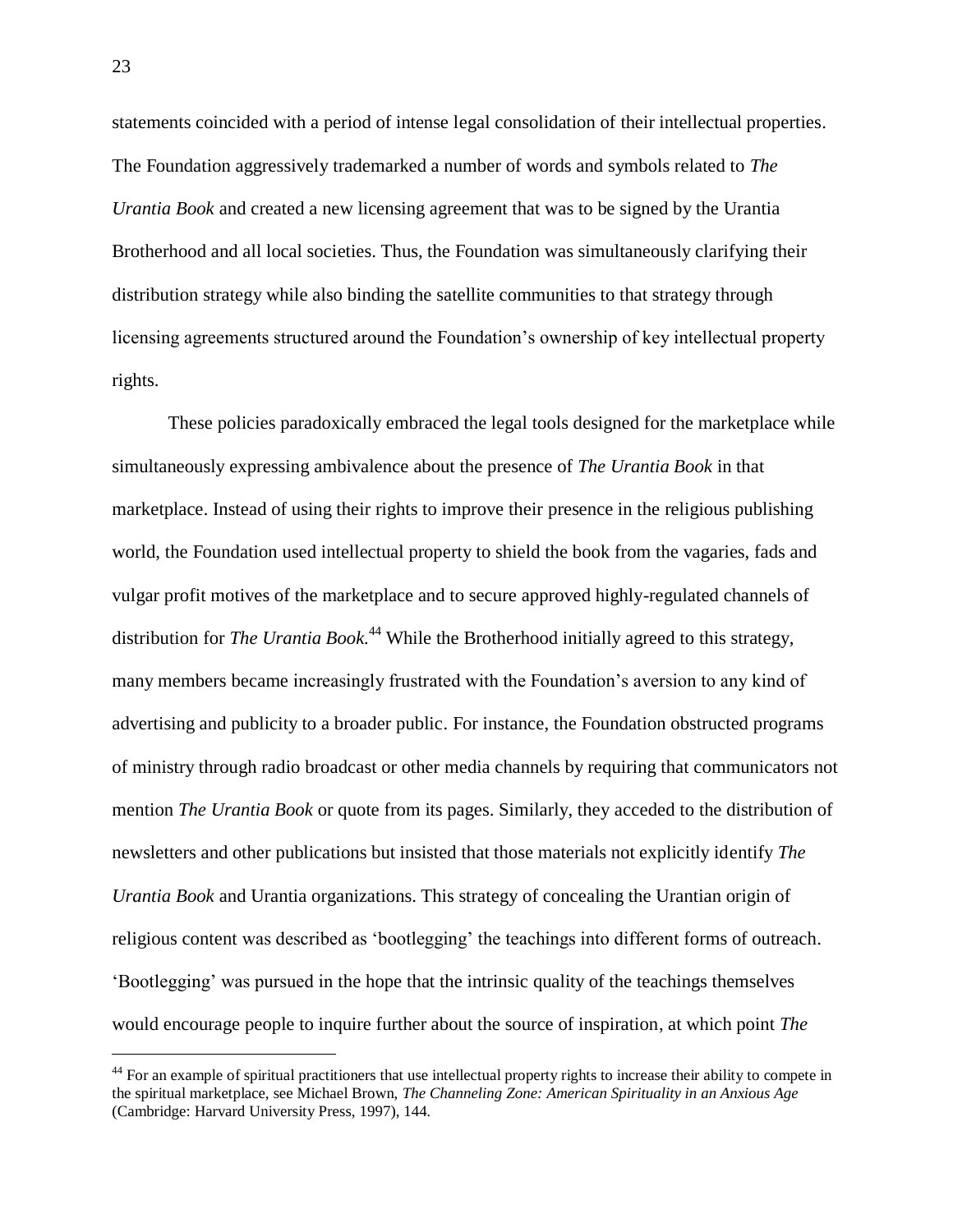*Urantia Book* could finally be personally introduced. After Jonestown and the development of a robust anti-cult movement in the seventies, these anti-promotional policies were described as the only appropriate method for generating awareness of the revelation and were necessary to avoid the inevitable distortions and mischaracterizations that would come from broader exposure of the Urantia movement.<sup>45</sup>

As counter-productive as they seem, these policies were deemed necessary to redefine the sale of *The Urantia Book* from an economic transaction into a spiritual interaction that could generate the bonds of the Urantian community. The impersonal sale of the book was reconfigured into a pact between individuals – a pact that linked them into the Urantian spiritual network. The Foundation was thus developing its own spiritualized model of consumption to complement its spiritualized model of authorship. As the traditional 'author' was replaced by an organization of stewards for a divine revelation, the 'reader' was transformed into a node in the social circuitry of the Urantian community. Intellectual property law provided the legal armature for this carefully designed strategy of spiritualized distribution and united actors on both sides of the production/reception divide into a shared religious framework. The forms of control asserted by the Foundation through their intellectual property rights thus cannot be reduced to a single axis of doctrinal control/censorship over a community or of commodification of a religious text. Instead, the Foundation's intellectual property rights were utilized to create forms of distribution that are themselves productive of desired spiritualized social relations. In this sense, the Foundation instantiates Marilyn Strathern's claim that, "Techniques of distribution do not just

<sup>45</sup> For anti-cult activities in the seventies, see Philip Jenkins, *Mystics and Messiahs: Cults and New Religions in American History* (New York: Oxford University Press, 2000), 187-207.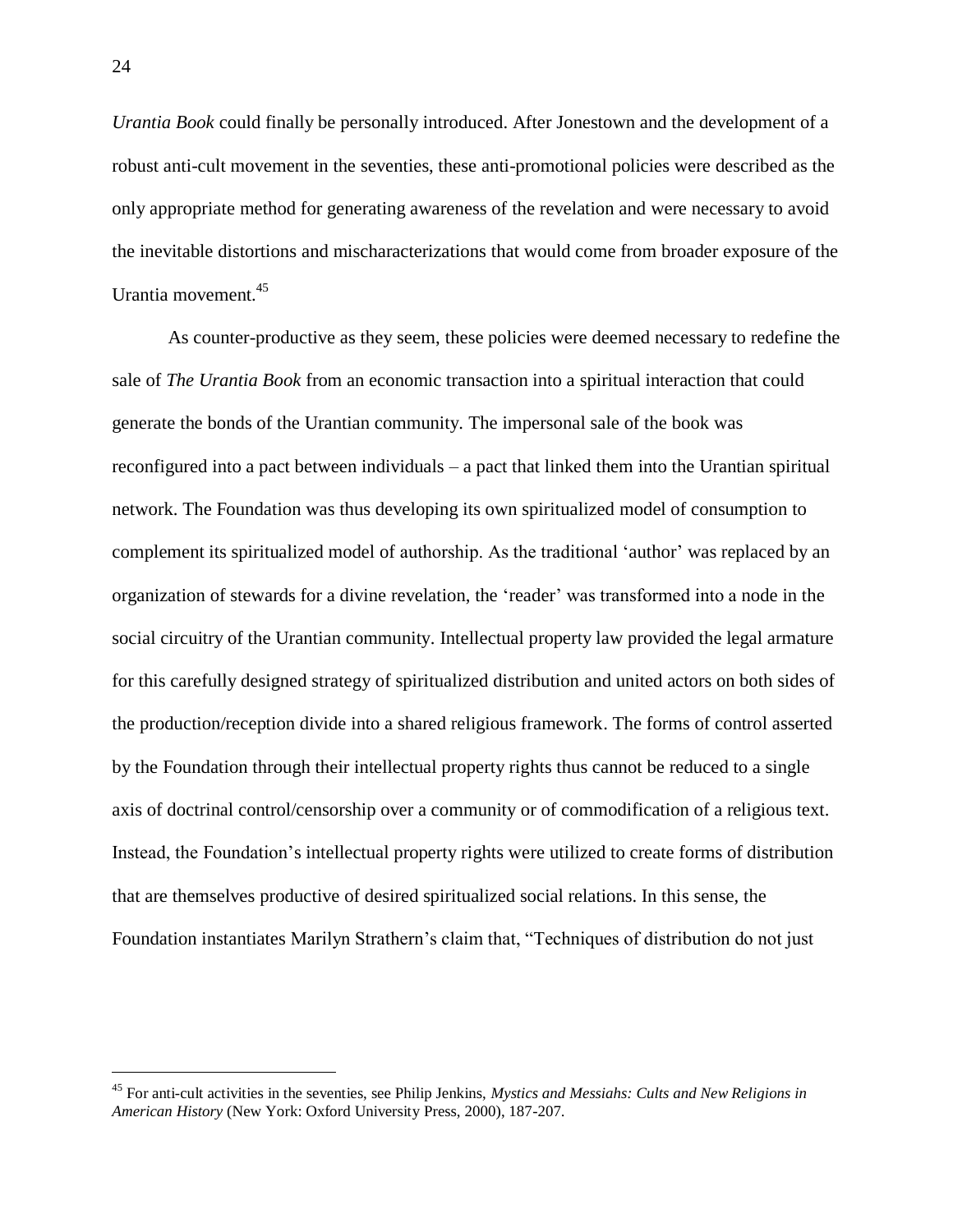disseminate what has been created elsewhere, but have themselves a creative or productive potential."<sup>46</sup>

Many readers were aware of the Foundation's policies but remained unconvinced by their rationale and bristled at the Trustees' increasing assertions of control through contractual agreements and threats of litigation. Duane Faw, a member of the Urantia Brotherhood's Judicial Committee, effectively expressed this shared frustration when he wrote, "Although the noadvertising, low-profile approach is wholly concurred in, the normal development of a market for *The Urantia Book* has been so poorly handled that it is an acrobatic feat to get the book in 98% of the country."<sup>47</sup> Thus, many chapters, despite signing licensing agreements, began to surreptitiously assert greater local autonomy in their promotion for *The Urantia Book*. <sup>48</sup> The increasingly independent local societies not only developed a wide array of derivative materials, they began pushing for more direct advertising and marketing of the book. Many in the Brotherhood also encouraged differential pricing strategies including discounts for volume sales to individual societies and commercial distributors and the development of wider avenues of distribution.<sup>49</sup>

More versatile and business-oriented strategies were suggested by Brotherhood member Harry McMullan in "Marketing *The Urantia Book."* McMullan stressed that book sales are the primary means by which the success of the movement can be gauged. The Brotherhood, he

<sup>46</sup> Marilyn Strathern, "Imagined Collectivities and Multiple Authorship," in *Code: Collaborative Ownership and the Digital Economy,* ed. Rishab Aiyer Ghosh (Cambridge: MIT Press, 2005), 16.  $47$  Duane Faw, "Letter to John W. Hales," October 21, 1979,

[http://urantiabook.org/archive/originals/faw\\_hales102179.pdf](http://urantiabook.org/archive/originals/faw_hales102179.pdf).

 $\overline{O}$  Only one local organization – The First Urantia Society of Houston – chose not to sign the Foundation's licensing agreement. This resulted in a schism of leadership within the society and a suit by the Foundation for trademark violation when the society continued to use the Urantia name and symbol. See, Judicial Committee of Urantia Brotherhood, "Findings of Fact, Conclusions and Recommendations," February 7, 1981, [http://ubhistory.org/Documents/BR19810224\\_Houston\\_19.pdf;](http://ubhistory.org/Documents/BR19810224_Houston_19.pdf) *Urantia Foundation v. First Urantia Society of Houston* 219 S.D. Tex. 66 (1982).

<sup>&</sup>lt;sup>49</sup> Faw objected to the Foundation's restrictive attempts to control the pricing of the book throughout the chain of distribution, writing, "It is rather officious to tell any person or group what it can do with its own property."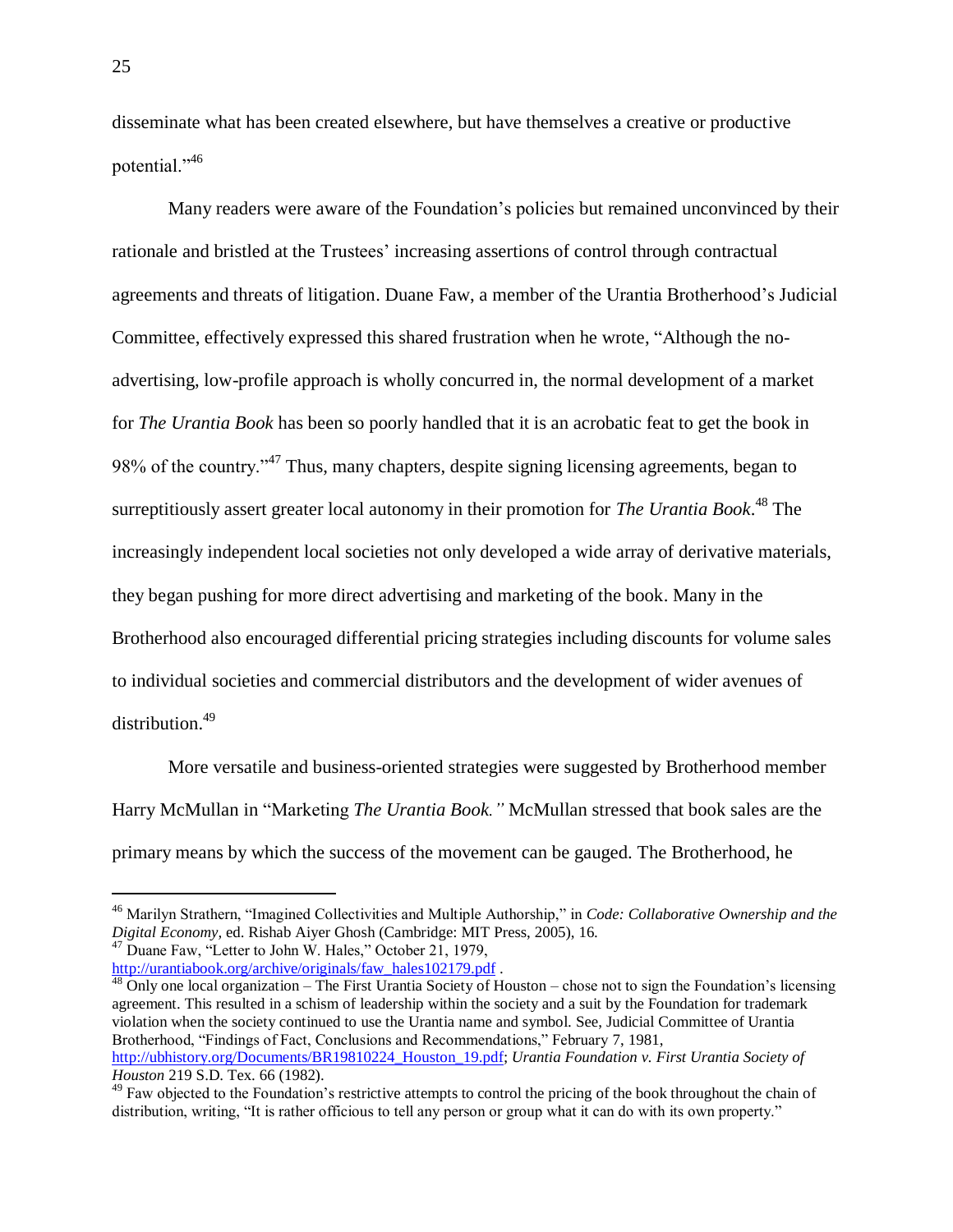suggested, should encourage broader sales through competitive pricing (modeled after the success of Gideons International and the Mormons who offset book distribution costs with future increases in membership), institute standard policies regarding prepayment and returns from sellers, and redesign the dust jacket to be more attractive to the 'uninitiated.<sup>50</sup> McMullan summarized his argument with a plea to the Foundation to recognize that the marketplace was not antagonistic but rather integral to the Urantia movement's success. He did not so much challenge the 'slow growth' policy on theological grounds as dismiss it as bad business practice:

The key to our future growth lies in taking a different attitude toward book sales: one which views sales not as a means of financing operational overhead, but rather as fulfilling perhaps our basic mission as an organization and as the means of enlargement of our fellowship. The Master taught that since we received freely, freely we should give. We should gear our policies toward broad dissemination of *The Urantia Book*. It should be sold as cheaply as possible, packaged attractively, and distributed through normal and existing commercial channels.<sup>51</sup>

While some of McMullan's suggestions were adopted for a time, the slow growth policy remained the official strategy of the Foundation, fueling increasingly defiant challenges to their authority.

An independent organization – the Center for Urantia Book Synergy – was formed specifically to "effect the widespread awareness and easily affordable availability of *The Urantia Book* to the spiritually hungry and truth-seeking people of the planet." They organized *Urantia Book* conferences and sold the book at a subsidized rate well below the Foundation's suggested retail price. In their newsletter, CUBS advertised the book at discounted rates and, in the words of Larry Mullins, "quietly exposed [the Foundation's] official philosophy of restraining growth and preventing public awareness of the Revelation." Finally, when CUBS claimed sale of over 10 percent of all copies of *The Urantia Book* worldwide, the Foundation filed suit against them

<sup>50</sup> Harry McMullan, "Marketing *The Urantia Book*," April 1982,

[http://ubhistory.org/Documents/DG19820401\\_McMullanH\\_26.pdf.](http://ubhistory.org/Documents/DG19820401_McMullanH_26.pdf)

 $51$  Ibid.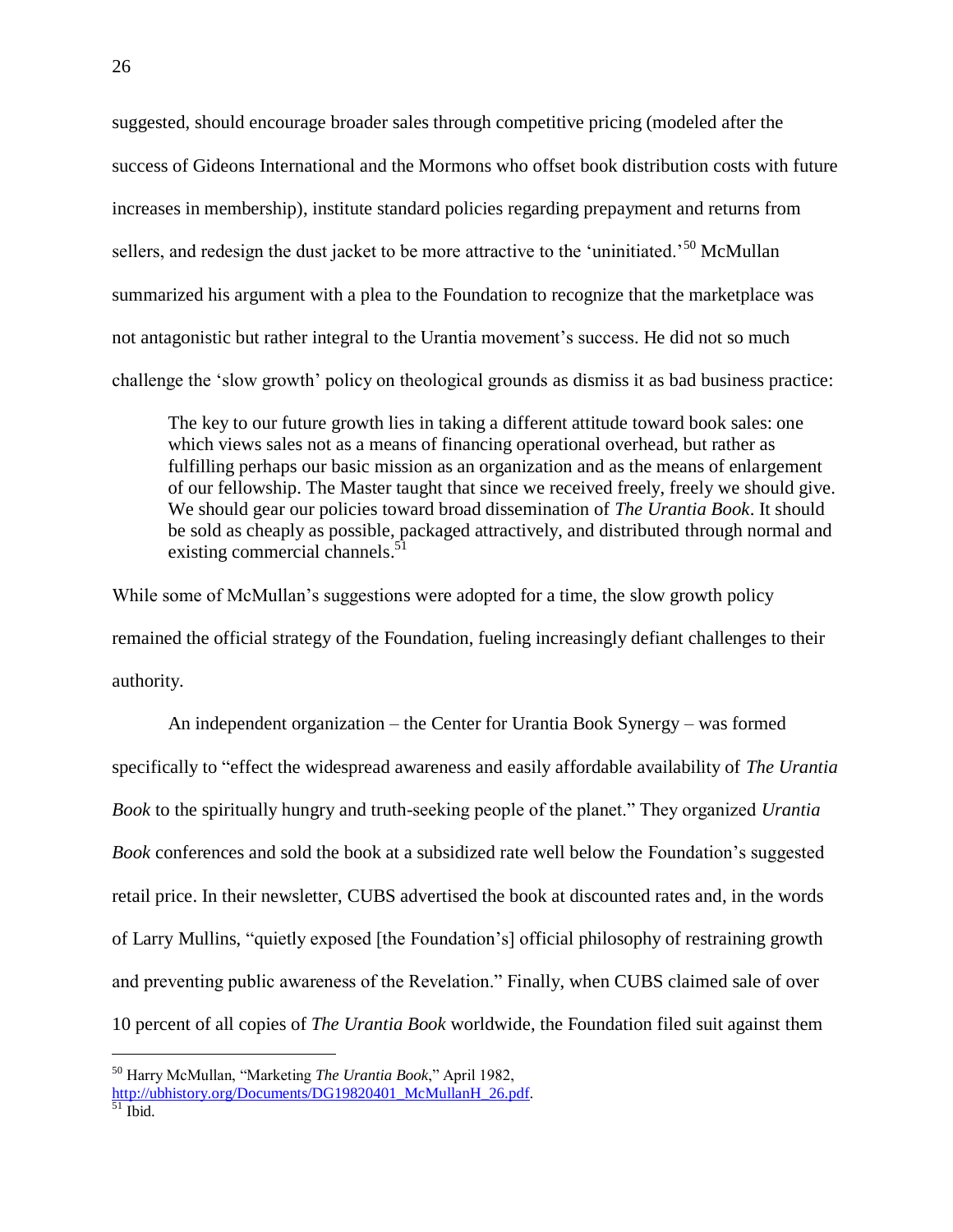for trademark infringement.<sup>52</sup> In a move that would be replicated in legal battles to come, CUBS countersued, challenging the legitimacy of the Foundation's trademarks and service marks in the word 'Urantia' and 'Urantian.' They claimed that the word 'Urantia' was symbolic not of the Foundation but rather of the 'religion' that the Foundation was created to foster, and as terms of religion, the marks were not subject to exclusive appropriation.<sup>53</sup> While the case was eventually settled out of court, it marked the beginning of an era dominated by legal battles over the Foundation's intellectual property. Many participants in CUBS later made direct contributions to future defendants in Foundation lawsuits and provided legal support for the landmark *Maaherra* and *Michael Foundation* cases.

Inevitably, the Foundation's aggressive legal strategies were turned against the Brotherhood as well. Members of the Brotherhood became increasingly vocal in their criticisms of the Foundation's policies and the ways in which their efforts to monitor distribution were impeding the ability of the community to organize and grow as they saw fit. Harry McMullan said that the Brotherhood had too long been 'enablers' and "had allowed itself to be manipulated because of fear of retribution (removal of use of the trademarks) by the Foundation."<sup>54</sup> For instance, in August 1987, the Brotherhood suggested a test marketing study, which promptly generated a threat from the Foundation that, "The Trustees will consider such undertaking as ground for appropriate action including but not limited to the revocation of the license authorizing the use of the Foundation's registered marks, the word 'Urantia' and the Concentric

<sup>&</sup>lt;sup>52</sup> Larry Mullins, "Supplement 3: Frustrated Urantians Take Action in the 1980s Against Urantia Foundation's Policies of 'Slow Growth,'" *A History of the Urantia Papers* (St. Augustine: Larry Mullins, 2000), 1-3.

<sup>53</sup> "Urantia Foundation's Trademarks: How They Obtained Them and What They're Doing with Them," *The Synergist* (Summer 1989), [http://urantiabook.org/archive/history/doc063.htm.](http://urantiabook.org/archive/history/doc063.htm) The legal arguments that CUBS presented were resurrected in both *Urantia v. Maaherra* and *Urantia v. Michael Foundation,* but no court has yet found them convincing and has continued to hold that the Foundation's trademarks are both valid and enforceable. See Petition for a Writ of Certiorari, *Urantia Foundation v. Michael Foundation*. No. 03-77 (July 10, 2003): App. 66-76.

<sup>54</sup> Bart Ice, "End of an Era: November 18, 1989 In Chicago," from *USCC Newsletter*, [http://urantiabook.org/archive/history/doc266.htm.](http://urantiabook.org/archive/history/doc266.htm)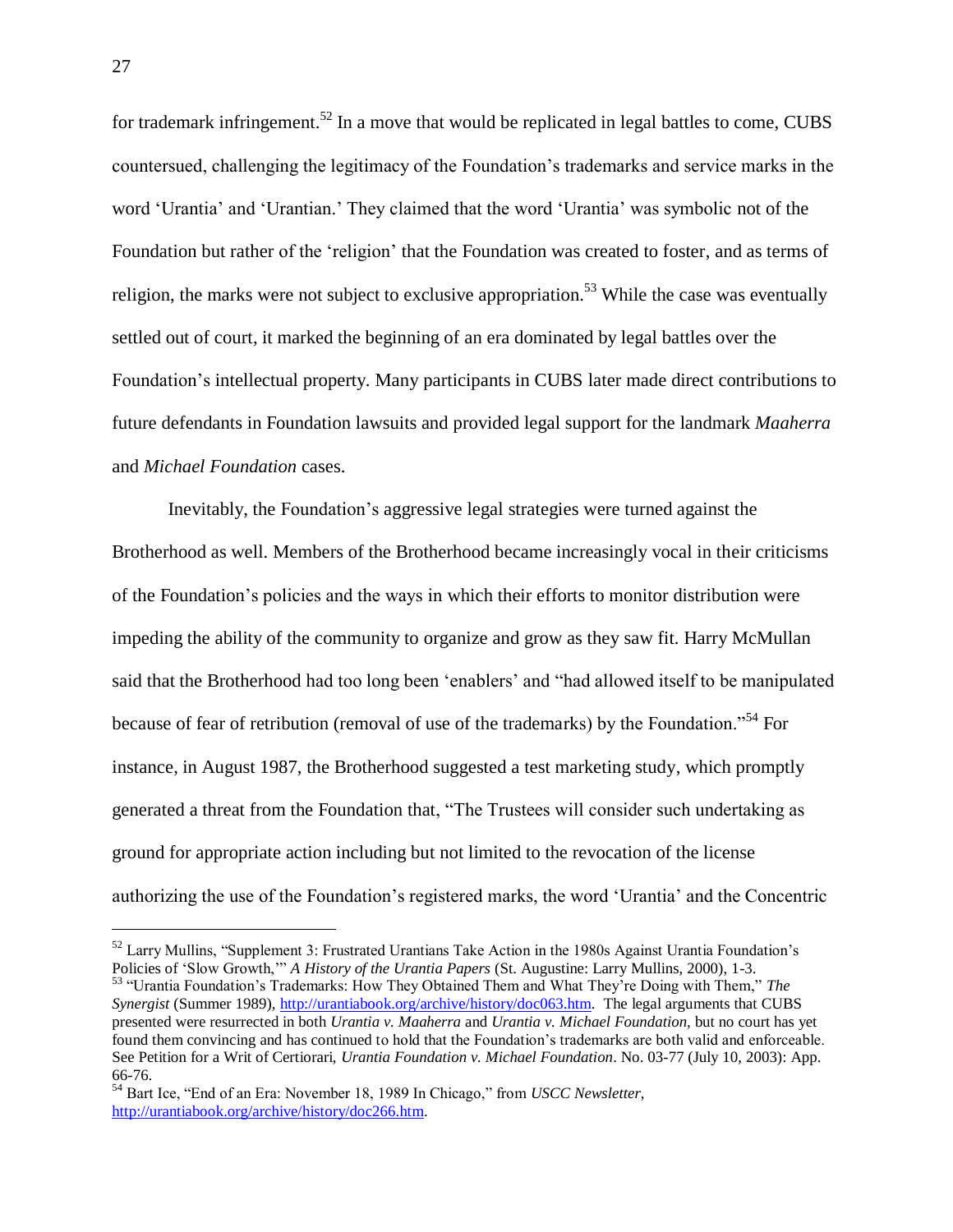Circles Symbol."<sup>55</sup> The Foundation's leveraging of intellectual property rights to police the Brotherhood's activities finally exposed the originally conceived division between the Foundation's legal and custodial functions and the Brotherhood's religio-social functions as not only unsustainable but fundamentally artificial. The Foundation's control of intellectual property rights was also a form of control over social relations.

Shortly after the two organizations formally split (and the Brotherhood was renamed the Fifth Epochal Fellowship), Brotherhood President Meredith Sprunger suggested a new way forward for those willing to challenge the Foundation. He wrote, "I am personally not interested in political or legal activities; but there are those in the Fifth Epochal Fellowship who feel called to use these human channels in the service of the Fifth Epochal Revelation. They inform me that the best legal counsel questions the legal validity of the registered marks…The only way to get such a determination is a test case."<sup>56</sup> By 1992, Kristen Maaherra was in court challenging the Urantia Foundation's trademarks and copyright. Maaherra was funded in part by Brotherhood member Harry McMullan who would also initiate the litigation that successfully pushed *The Urantia Book* into the public domain. Put on the defensive for the first time, the Foundation wrote, "*The Urantia Book* is for all the peoples of Urantia, and in a symbolic sense, it belongs to, it's owned by…all of us – in much the same way that Yellowstone Park belongs to, and is owned by, the people of the United States."<sup>57</sup>

While the Urantia Foundation successfully secured their trademark rights despite repeated legal challenges, Harry McMullan finally managed to have the Foundation's copyright

<sup>55</sup> Urantia Foundation, "Letter to David Elders," July 28, 1987, [http://urantiabook.org/archive/history/doc106.htm.](http://urantiabook.org/archive/history/doc106.htm) <sup>56</sup> Meredith Sprunger, "On the Ethical and Spiritual Wisdom of Controlling the Urantia Book Service Marks," 1990, http://urantia-book.org/archive/history/doc595.html.

<sup>&</sup>lt;sup>57</sup> Urantia Foundation, "Setting the Record Straight," 1999, http://urantia.org/sites/default/files/newsinfo/strs.htm.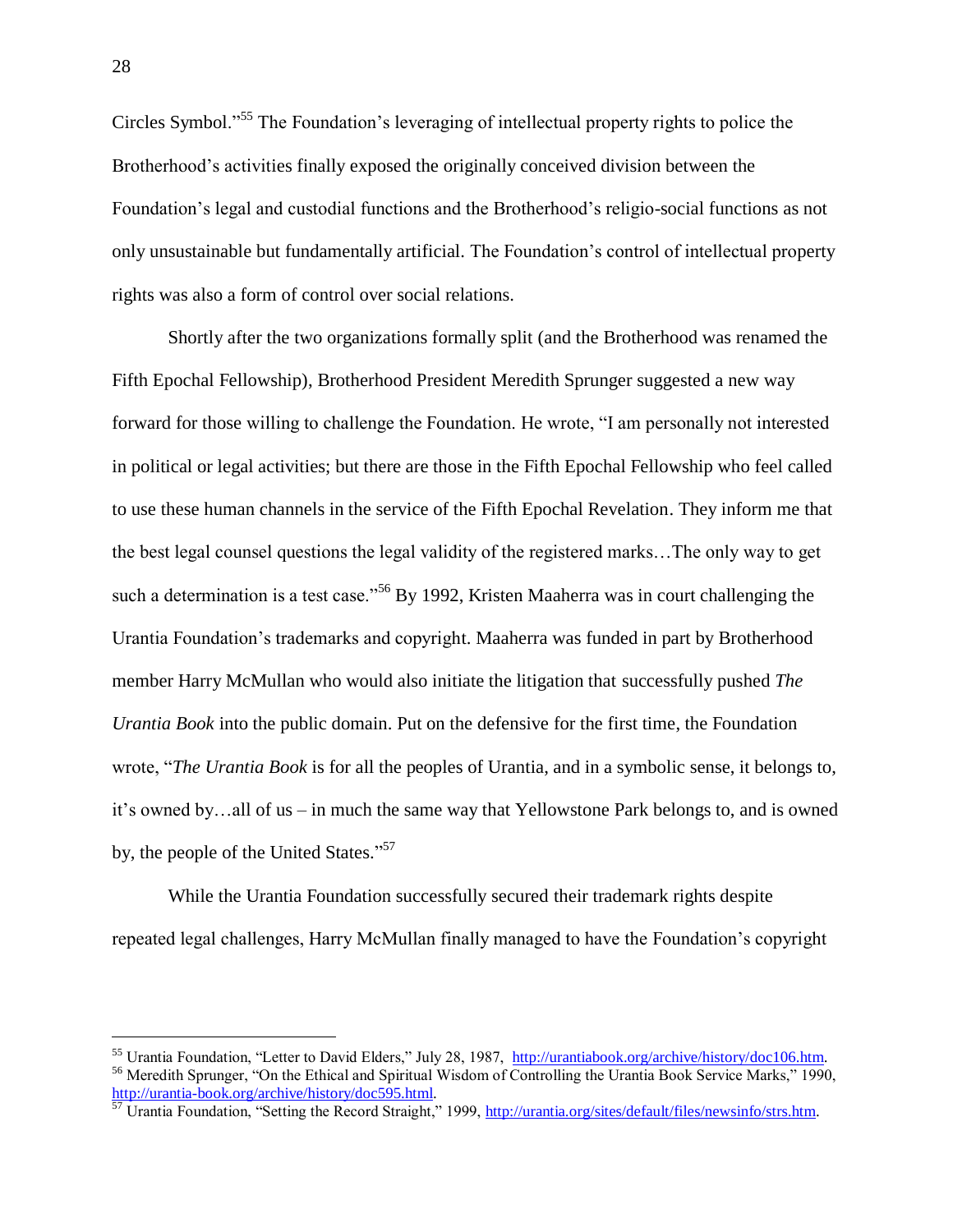in *The Urantia Book* invalidated in 2002. Shortly afterward, the Fifth Epochal Fellowship published their version of the book.

## **Conclusion**

In 1990, David Elders, president of the Urantia Brotherhood, imagined the future of *The Urantia Book* to be one in which the intellectual property laws originally used to protect the revelation in the early years would, "slowly give way over time to the living protection of the book and its teachings by its broad, multi-lingual distribution across the face of the planet and the existence of a worldwide network of readers and believers."<sup>58</sup> Elders expressed faith that the legal strictures of intellectual property rights would in time be replaced by protection of the revelation grounded in the social norms of a vibrant and growing community committed to the authentic teachings of the book. He feared that the Foundation's policies, rather than responsibly preparing to give way to the rule of the community, were instead squandering the "thriving, worldwide religio-social fellowship of readers/believers…in order to satisfy commercial trademark law."<sup>59</sup> Of course, the Foundation's fears were not much different. They worried about a future for *The Urantia Book* in which unbridled growth would result in an unprepared public reading and misinterpreting the book without appropriate guidance from past readers and teachers. While both Foundation and Brotherhood were similarly invested in the best possible future for the book; nonetheless, the organizations' visions of sociality were markedly divergent. The Brotherhood saw the Urantian community as vividly present yet shackled by the

<sup>&</sup>lt;sup>58</sup> David Elders, "The Foundation-Brotherhood Relationship Crisis: A Question of Underlying Philosophy," Presented at San Francisco Bay Area Urantia Society, January 20, 1990, [http://ubhistory.org/Documents/AH19900120\\_EldersD\\_05.pdf.](http://ubhistory.org/Documents/AH19900120_EldersD_05.pdf)

<sup>59</sup> Ibid.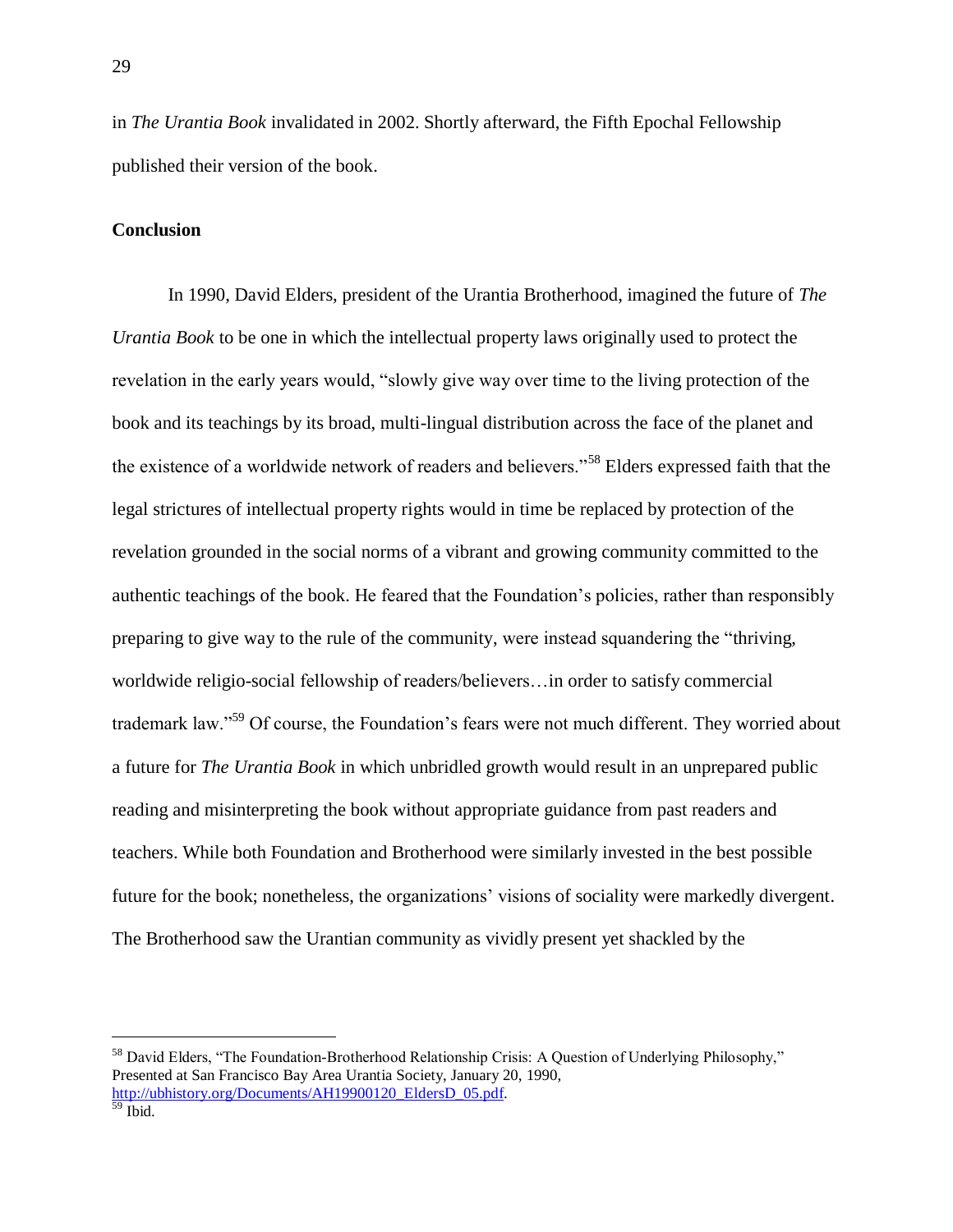Foundation's law; the Foundation saw the Urantian community as still yet-to-come, a social nucleus tenuously held together by the legal forces of intellectual property.

The organizational split also reflected differences in how the Foundation and Brotherhood imagined potential new readers. For the Foundation and for many long-time readers, the individual's introduction to *The Urantia Book* was itself part of its mythos as a revelation.<sup>60</sup> These narratives of discovery indicate a widely-embraced understanding of the book's circulation as a cultural and religious interchange between like-minded spiritual seekers rather than an economic transaction in which the personalities, sensibilities and religious inclinations of the buyer and seller are irrelevant to the exchange. This ethos powerfully evokes pre-modern forms of reading and book distribution in which the transfer of the book was itself an important activity that vitally shaped the reader's reception of the book and its content.<sup>61</sup> For the Urantia Foundation, this ethos could only be preserved in the strategy of person-to-person distribution. The sanctity of *The Urantia Book* would thus be bolstered by the care given to its transfer and the book's embeddedness in a fundamentally social rather than economic relationship. The Brotherhood, on the other hand, which was willing to align itself with widespread strategies of commercial publication, distribution and advertising, felt that making the book widely available was more important than maintaining careful control over each material transaction. For the Urantia Brotherhood, the serendipitous discovery of *The Urantia Book* in a bookstore or magazine ad could be just as spiritually compelling as the exchange of the book between friends.

<sup>60</sup> Saskia Praamsa, *How I Found the Urantia Book and How it Changed My Life* (Glendale, CA: Square Circles Publishing, 2001).

<sup>61</sup>Anthony Grafton, "The Humanist as Reader," in *A History of Reading in the West,* ed. Guglielmo Cavallo and Roger Chartier (Amherst: University of Massachusetts Press, 1999): 179-212.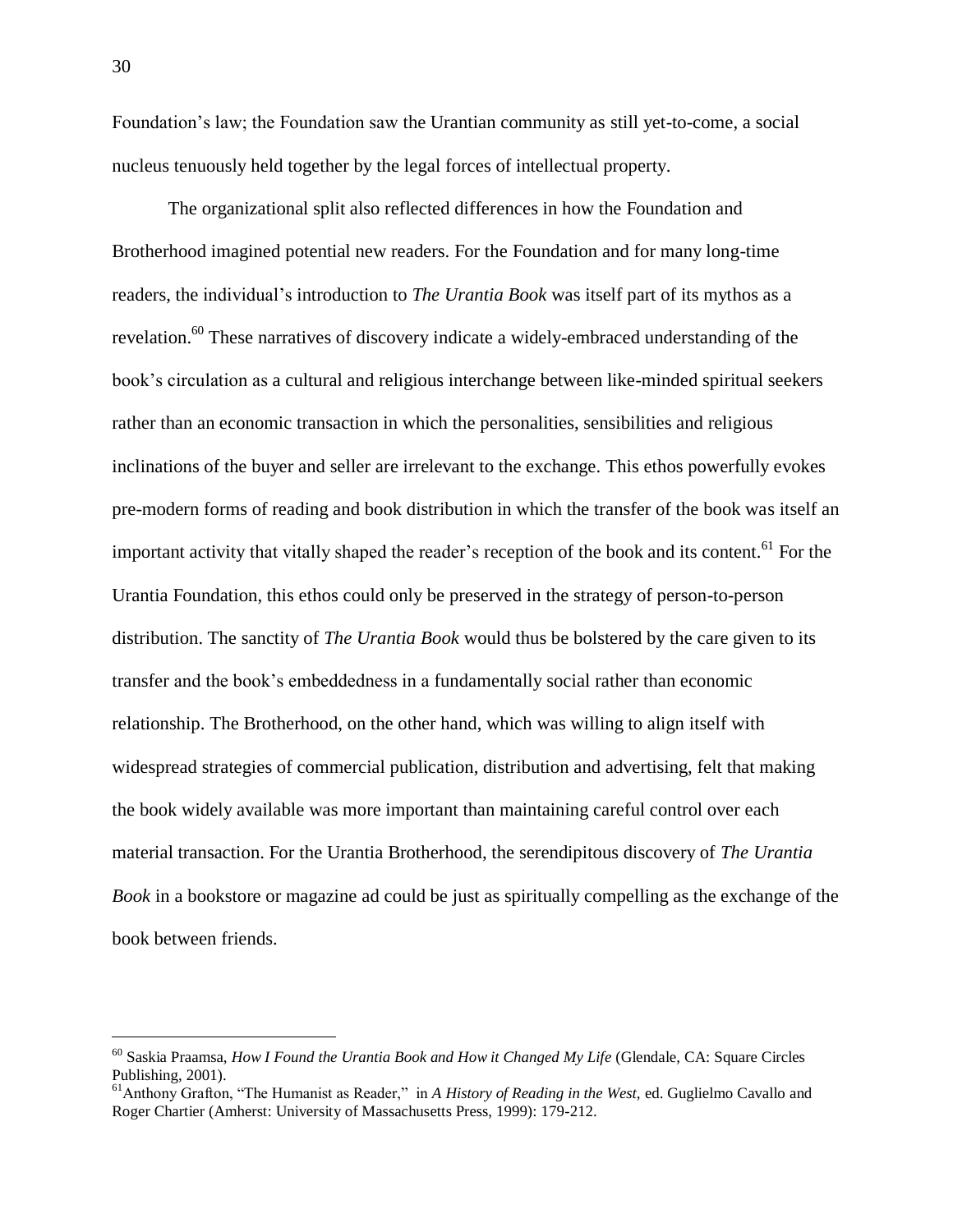Both visions of distribution could be convincingly grounded in religious rationale – either in the language of custodianship or of the free dissemination of gospel – so, in order to be resolved, these competing visions became increasingly mapped onto the language of intellectual property rights and the public domain. The irony of the Foundation using market tools like intellectual property rights to contest the pro-market rationales of the Brotherhood actually reflect contradictions built into intellectual property law itself, which creates a state-sanctioned monopoly instituted in the interests of a free market. These contradictions only emerged as different members of the Urantia community passed through the gauntlet of the American courtroom and learned how to constitute both their arguments and themselves as actors moving through new systems of religious sociality. In other words, the Urantian religious community was constituted through and against the legalities of intellectual property. Copyright and trademark law determined the distribution of *The Urantia Book* and the signs of the Urantian symbolic world, and in doing so, they determined the structure and operation of Urantian society. Behind the legal machinations and the formal policies established by varied Urantians in the name of shared goals fostering the protection and distribution of a new revelation to the world, was a struggle to shape a growing and highly dispersed religious community into ideal social configurations. Furthermore, behind these different visions of social configuration operated competing visions of the nature of spirituality itself as it manifest in a new community of believers.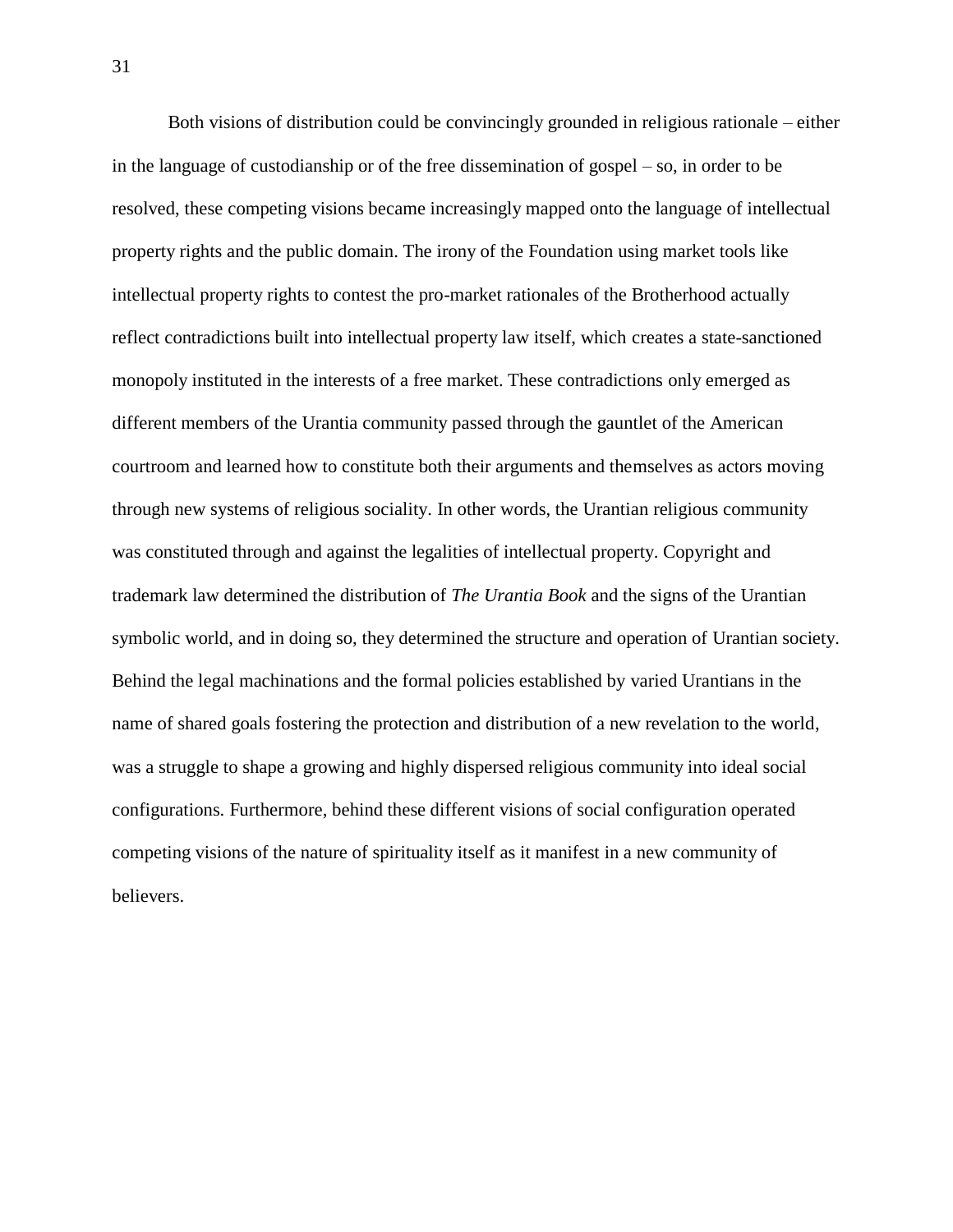Appendix A: "Some Ideas and Speculations on the Transmission and Materialization Process of the Urantia Papers." Larry Mullins, *A History of the Urantia Papers* (St. Augustine: Larry Mullins, 2000), 110-111.

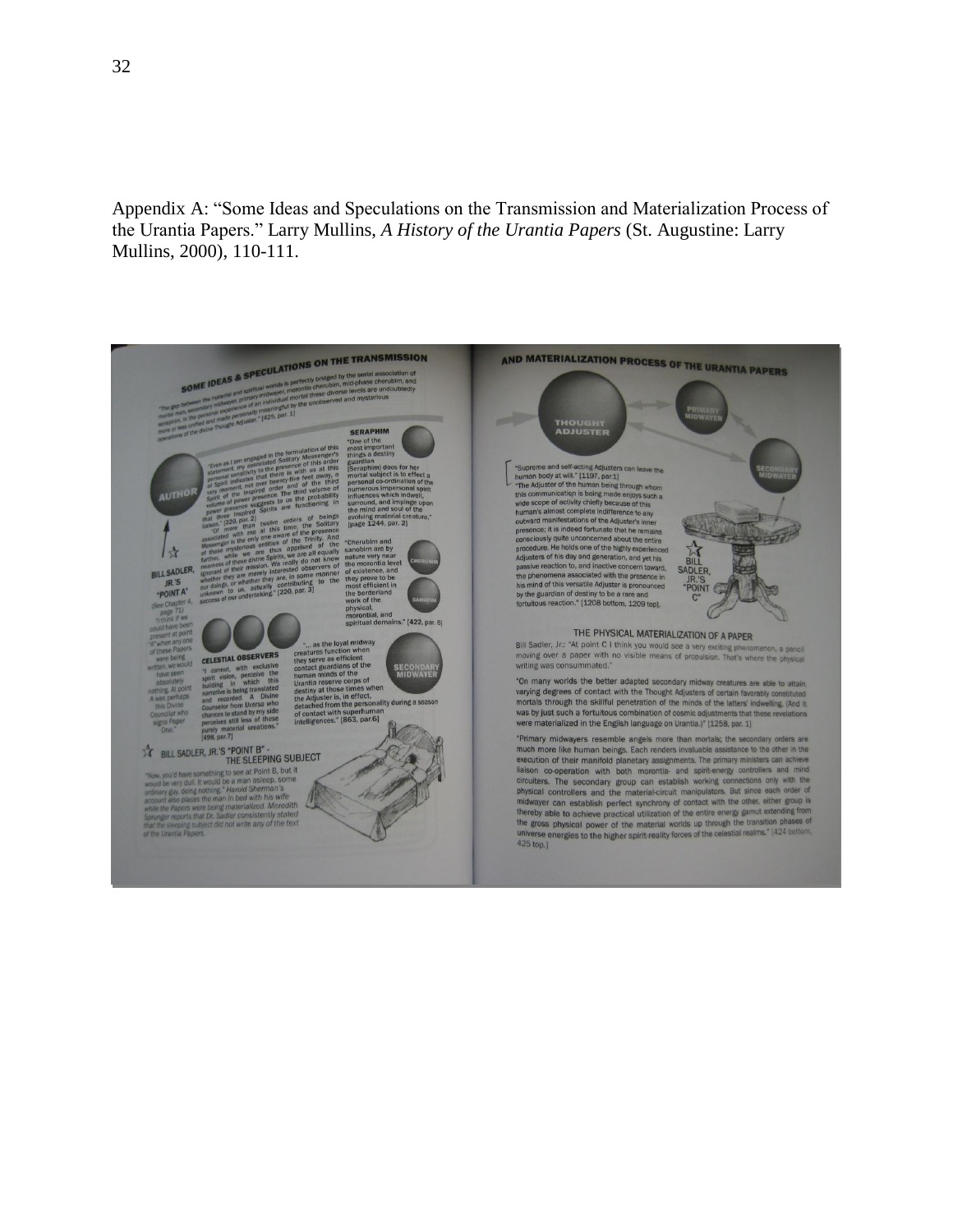|                                                 | CERTIFICATE OF RENEWAL REGISTRATION                                                                                                                                                                                                             |                                                                       |  |  |  |  |
|-------------------------------------------------|-------------------------------------------------------------------------------------------------------------------------------------------------------------------------------------------------------------------------------------------------|-----------------------------------------------------------------------|--|--|--|--|
|                                                 | This certificate, issued under the seal of the Copyright<br>Office in accordance with the provisions of section 304 of<br>title 17. United States Code, attests that renewal registra-<br>tion has been made for the work identified below. The | FORM R<br>UNITED STATES COPYRIGHT OFFI                                |  |  |  |  |
|                                                 | information has been made a part of the Copyright Office<br>records.<br>$N_{4.72}$<br>REGISTER OF COPYRIGHTS                                                                                                                                    | REGISTRATION NUMBER<br>RE 1<br>$152 - 055$                            |  |  |  |  |
| 111 Y U1<br>(91101411)                          | United States of America                                                                                                                                                                                                                        | EFFECTIVE DATE OF RENEWAL REGISTRATION<br>IAN 3 1983                  |  |  |  |  |
|                                                 | DO NOT WRITE ABOVE THIS LINE.                                                                                                                                                                                                                   | FOR COPYRIGHT OFFICE USE ONLY                                         |  |  |  |  |
|                                                 | RENEWAL CLAIMANT(S), ADDRESS(ES), AND STATEMENT OF CLAIM: (See Instructions)                                                                                                                                                                    |                                                                       |  |  |  |  |
| 1                                               | NameURANIIA Foundation<br>.<br>Address 533 Diversey Parkway, Chicago, Illinois 60614<br>$Cl^{sum}$ $\ldots$ Proprietor of copyright.in a vork made for hire                                                                                     |                                                                       |  |  |  |  |
| $\overline{2}$                                  | Address<br>Claiming as<br>(Use appropriate statement from natructions)                                                                                                                                                                          |                                                                       |  |  |  |  |
| 3<br>$\mathbb{Z}^{2n}$ .                        | Name<br>$Addres.$<br>Claiming as                                                                                                                                                                                                                |                                                                       |  |  |  |  |
|                                                 | TITLE OF WORK IN WHICH RENEWAL IS CLAIMED:                                                                                                                                                                                                      |                                                                       |  |  |  |  |
| d<br>$\overline{\phantom{a}}$                   | The URANTIA Book                                                                                                                                                                                                                                |                                                                       |  |  |  |  |
| <b>THE REAL PROPERTY</b><br>$b h$ <sup>0</sup>  | W RENEWABLE MATTER:<br>Entire Work                                                                                                                                                                                                              |                                                                       |  |  |  |  |
| ÷<br>L.                                         | CONTRIBUTION TO PERIODICAL OR COMPOSITE WORK:                                                                                                                                                                                                   |                                                                       |  |  |  |  |
|                                                 | Tele of periodical or composite work:                                                                                                                                                                                                           |                                                                       |  |  |  |  |
|                                                 |                                                                                                                                                                                                                                                 |                                                                       |  |  |  |  |
|                                                 | AUTHOR(S) OF RENEWABLE MATTER:<br>URANTIA Foundation                                                                                                                                                                                            |                                                                       |  |  |  |  |
| nhoris)                                         |                                                                                                                                                                                                                                                 |                                                                       |  |  |  |  |
|                                                 | ORIGINAL REGISTRATION NUMBER:<br>ORIGINAL COPYRIGHT CLAIMANT:                                                                                                                                                                                   |                                                                       |  |  |  |  |
| acts of<br>iniginal<br><i><b>jistration</b></i> | AA216389                                                                                                                                                                                                                                        | URANTIA Foundation<br>EXHIBIT                                         |  |  |  |  |
|                                                 | ORIGINAL DATE OF COPYRIGHT:<br>. If the onginal registration for this work was made in published form, )                                                                                                                                        | ( . If the onginal registration for this work was made in unpublished |  |  |  |  |

Appendix B: Certificate of Renewal Registration for *The Urantia Book* (January 3, 1983).